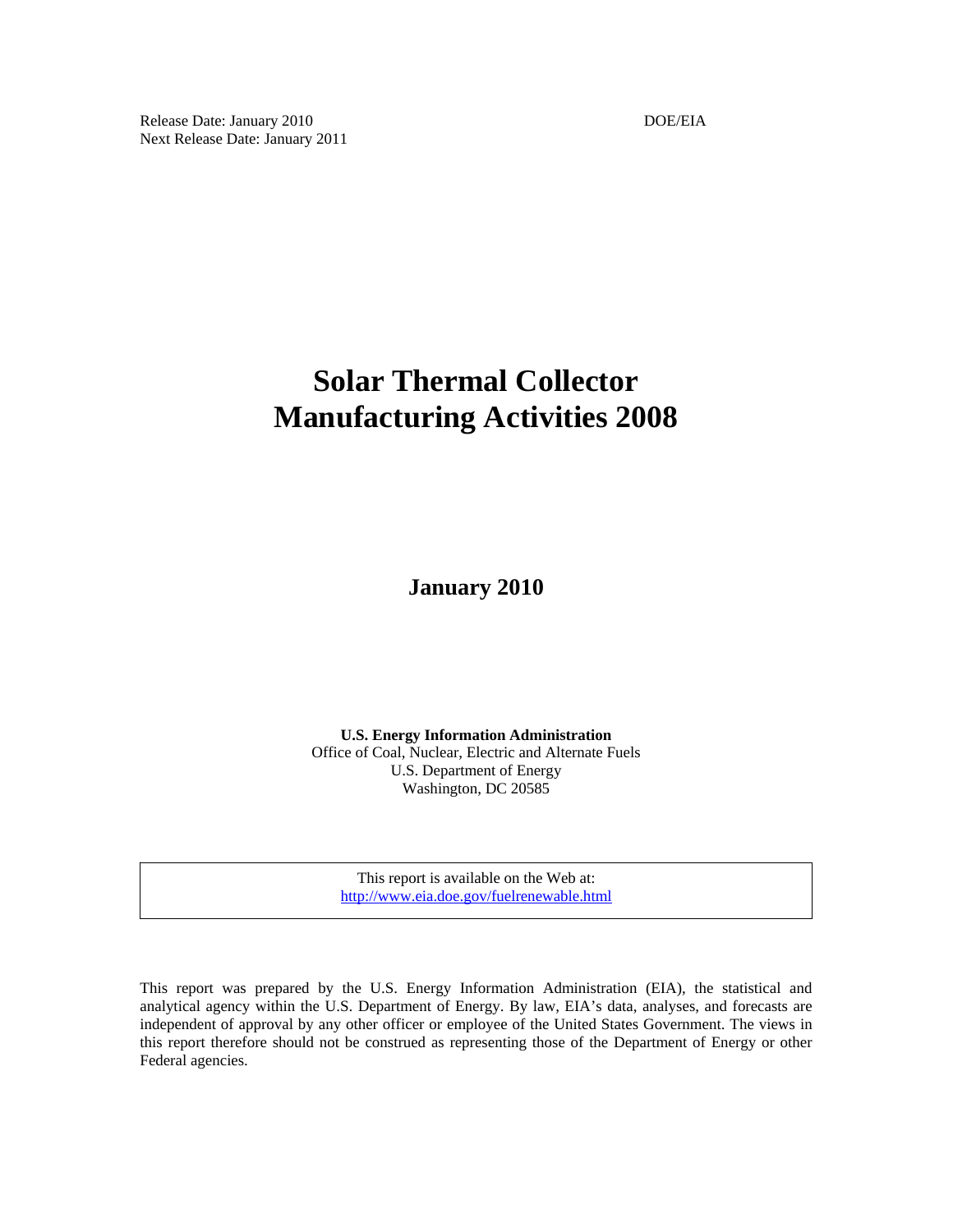# **Contacts**

This report was prepared by the staff of the Survey Operations Team, Coal, Nuclear, and Renewables Division, Office of Coal, Nuclear, Electric and Alternate Fuels. Questions about the preparation and content of this report may be directed to Michele Simmons, Team Leader, Survey Operations Team at e-mail michele.simmons@eia.doe.gov, (202) 586-9787 or Peter Wong, at e-mail peter.wong@eia.doe.gov, (202) 586-7574.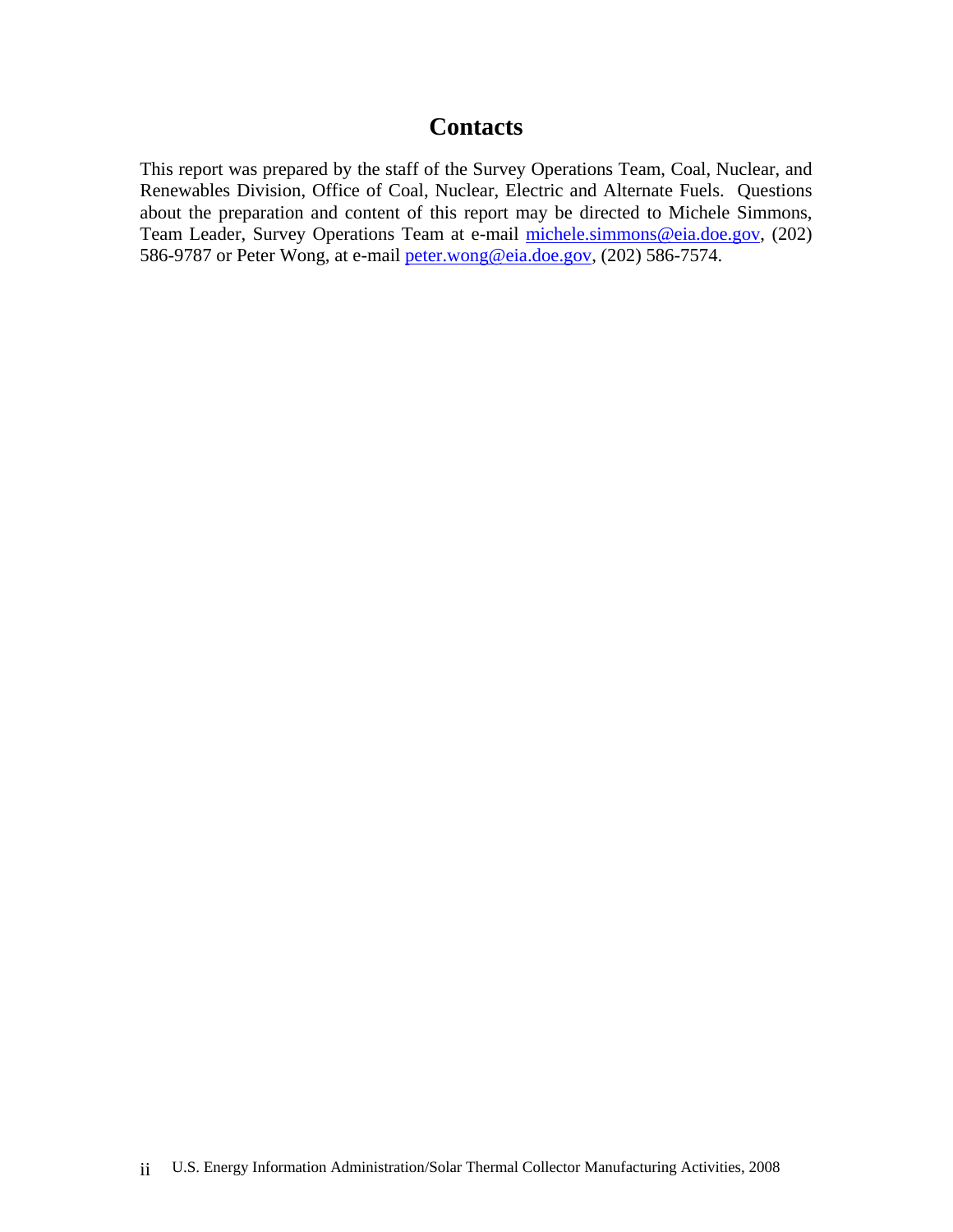# **Preface**

The U.S. Energy Information Administration (EIA) reports detailed historical data on solar thermal collector manufacturing activities annually in its report, the *Renewable Energy Annual*. This report, *Solar Thermal Collector Manufacturing Activities*, provides an overview and tables with historical data spanning 1999-2008. These tables will correspond to similar tables to be presented in the *Renewable Energy Annual 2008* and are numbered accordingly.

Data in this report are based upon manufacturing shipment information reported on Form EIA-63A, "Annual Solar Thermal Collector Manufacturers Survey."

Prior editions of this report may be found on the EIA website at http://tonto.eia.doe.gov/reports/reportsD.asp?type=Renewable.

Definitions for terms used in this report can be found in EIA's Energy Glossary: http://www.eia.doe.gov/glossary/index.html.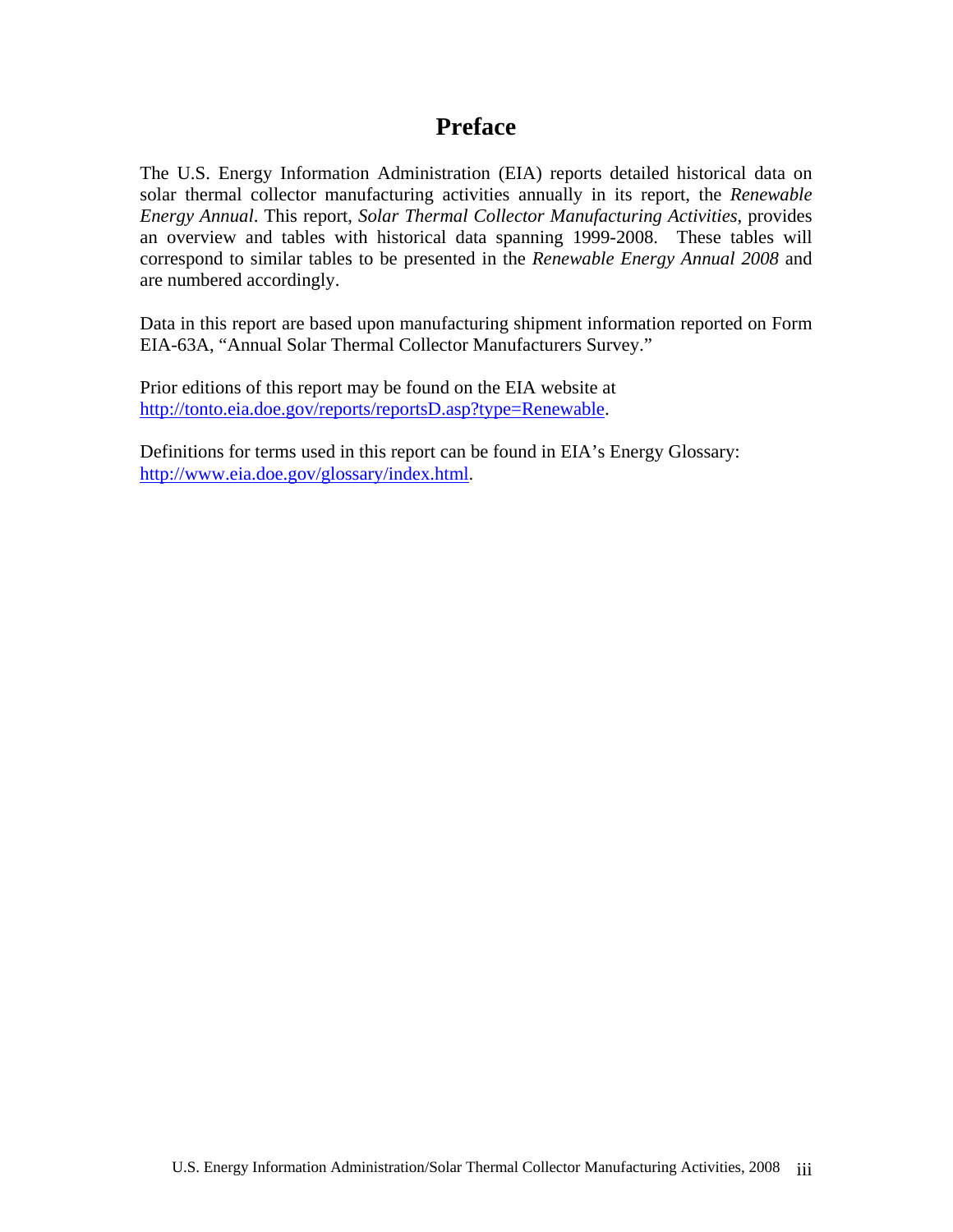# **Contents**

Solar Thermal Collector Manufacturing Activities 2008 ...................................................................................1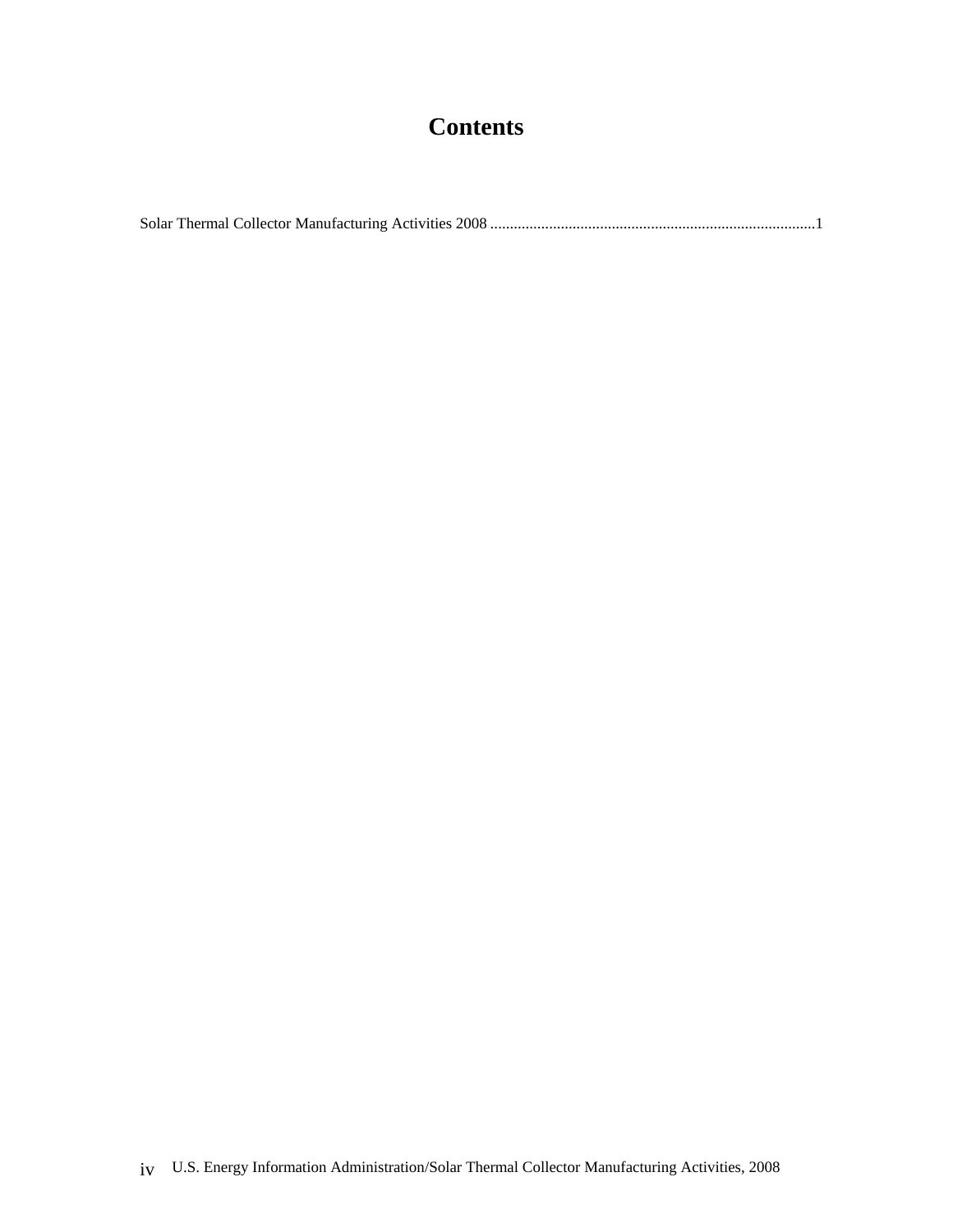# **Tables**

| Table 2.4 Shipments of Solar Thermal Collectors Ranked by Origin and Destination, 2008 11               |
|---------------------------------------------------------------------------------------------------------|
| Table 2.5 Shipments of Solar Thermal Collectors Ranked by Origin and Destination, 2007 12               |
|                                                                                                         |
|                                                                                                         |
| Table 2.8 Distribution of U.S. Solar Thermal Collector Imports by Country, 2007 and 200816              |
|                                                                                                         |
| Table 2.10 Distribution of U.S. Solar Thermal Collector Exports by Country, 2007 and 200818             |
| Table 2.11 Distribution of Domestic Solar Thermal Collector Shipments by Customer Type, 2007 and 200820 |
| Table 2.12 Solar Thermal Collector Shipments by Type, Quantity, Revenue, and Average Price, 2007 and    |
| Table 2.13 Domestic Shipments of Solar Thermal Collectors by Market Sector, End Use, and Type, 2007     |
| Table 2.14 Average Thermal Performance Rating of Solar Thermal Collectors by Type Shipped in 200823     |
| Table 2.15 Shipments of Complete Solar Thermal Collector Systems, 2007 and 200824                       |
| 75 Table 2.16 Number of Companies Expecting to Introduce New Solar Thermal Collector Products in 2009   |
| Table 2.17 Percent of Solar Thermal Collector Shipments by the 10 Largest Companies, 1999 - 200826      |
|                                                                                                         |
| Table 2.19 Companies Involved in Solar Thermal Collector Related Activities by Type, 2007 and 200828    |
| Table 2.20 Solar-Related Sales as a Percentage of Total Company Sales Revenue, 2007 and 2008 29         |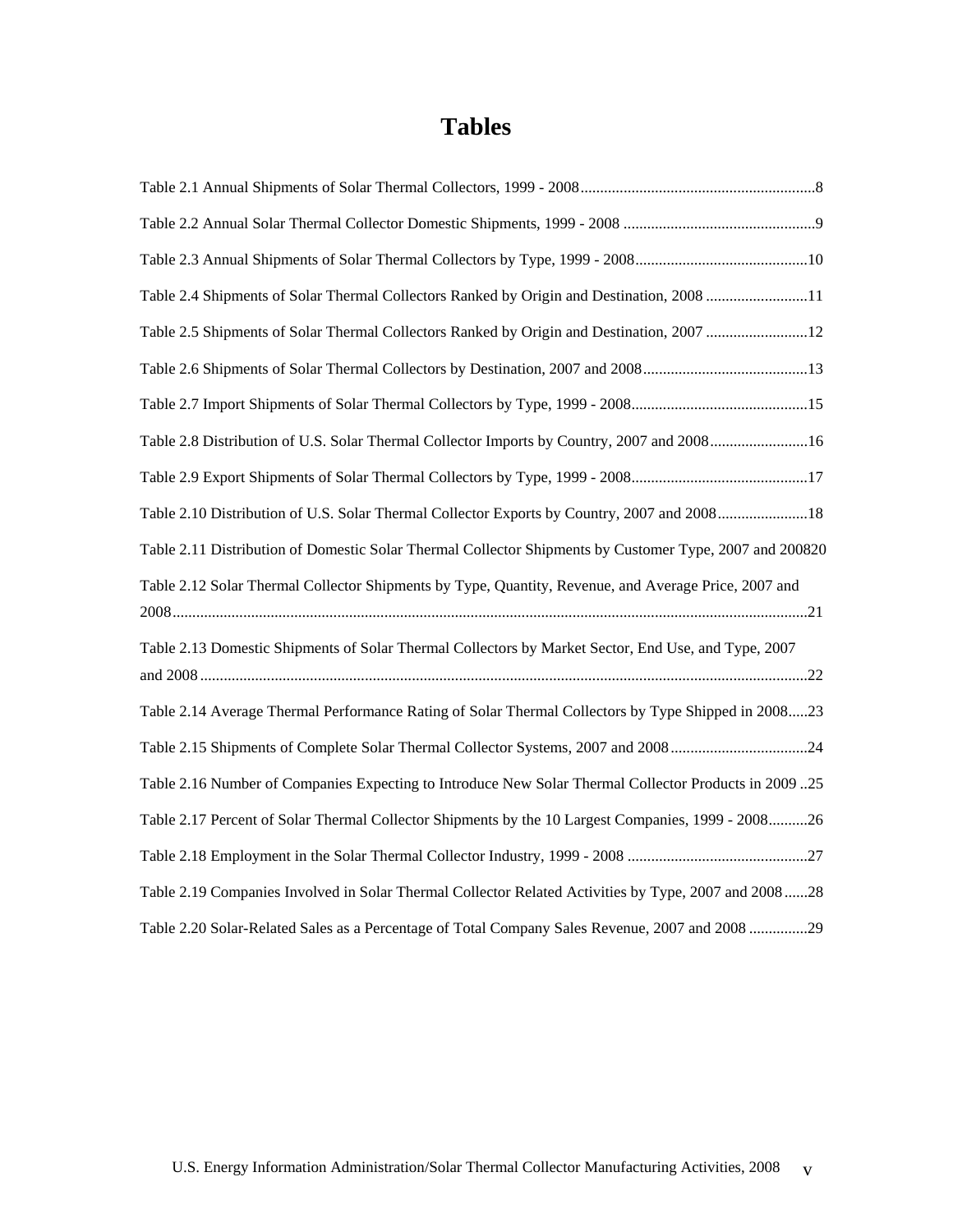# **Illustrations**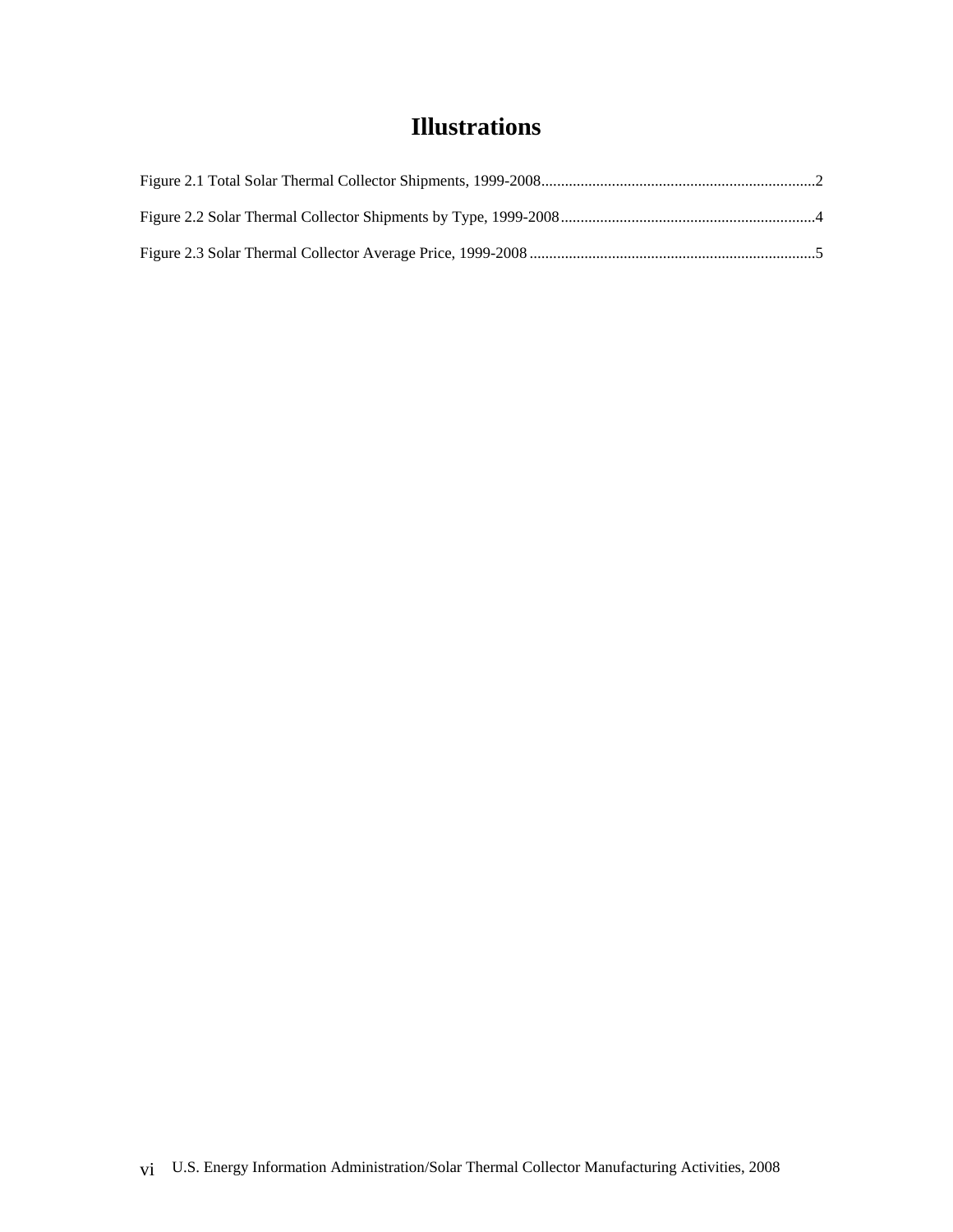# **Solar Thermal Collector Manufacturing Activities 2008**

# **Overview**

The U.S. solar thermal industry experienced a mixed year in 2008. Despite a credit contraction and weakening in the housing market, there was some good news. Notably, a 5-megawatt (MW) Kimberlina Solar Thermal Energy Plant in Bakersfield, California was commissioned in October 2008, and a large-scale solar thermal heating and cooling system was inaugurated at the end of December 2008 in Fletcher, North Carolina. These projects utilized both Federal and State tax credits for solar thermal projects to reduce their capital costs. Many solar companies, however, were unable to get financing while awaiting news of an economic turnaround. This partly contributed to the delays or cancellations of proposed solar thermal projects, as well as companies leaving the industry, or delaying their entry.

Total shipments in 2008 increased nearly 12 percent compared to 2007. Even with this gain, total shipments were well below the 2006 record level by more than 18 percent (Figure 2.1 and Table 2.1). With the economic slowdown, it is difficult to estimate when the solar thermal industry will see significant recovery, even with the incentives included in the Emergency Economic Stabilization Act of  $2008$ .<sup>1</sup> Nonetheless, with this new legislation as an incentive along with other Federal and States funding stimulants, the potential for solar thermal industry growth could eventually be substantial.

## **Industry Status**

In 2008, there were 74 manufacturers and/or importers active in manufacturing, importing, and/or exporting solar thermal collectors, a significant increase from the 60 companies operating in 2007. These companies shipped slightly less than 17 million square feet of solar thermal collectors in 2008, compared with 15.2 million square feet in 2007 (Figure 2.1 and Table 2.1).

Of the 74 companies reporting solar thermal collector shipments in 2008, 70 companies also reported being involved in one or more of the following solar-related activities (Table 2.19):

- 45 companies were involved in the design of collectors or systems,
- 27 were developing prototype collectors,
- 23 were developing prototype systems,

1

<sup>&</sup>lt;sup>1</sup> As part of the Emergency Economic Stabilization Act of 2008, the solar investment tax credit (ITC) was extended for eight years, with the following key provisions: extension of the 30% Federal investment tax credit for both residential and commercial solar installations for eight years through December 31, 2016; elimination of the \$2,000 cap on the investment tax credit for residential solar electric installations placed into service after December 31, 2008; and public utilities are now eligible to claim the solar investment tax credits. Passive solar systems and solar pool-heating systems are not eligible. The Act is available at http://financialservices.house.gov/eesa.html.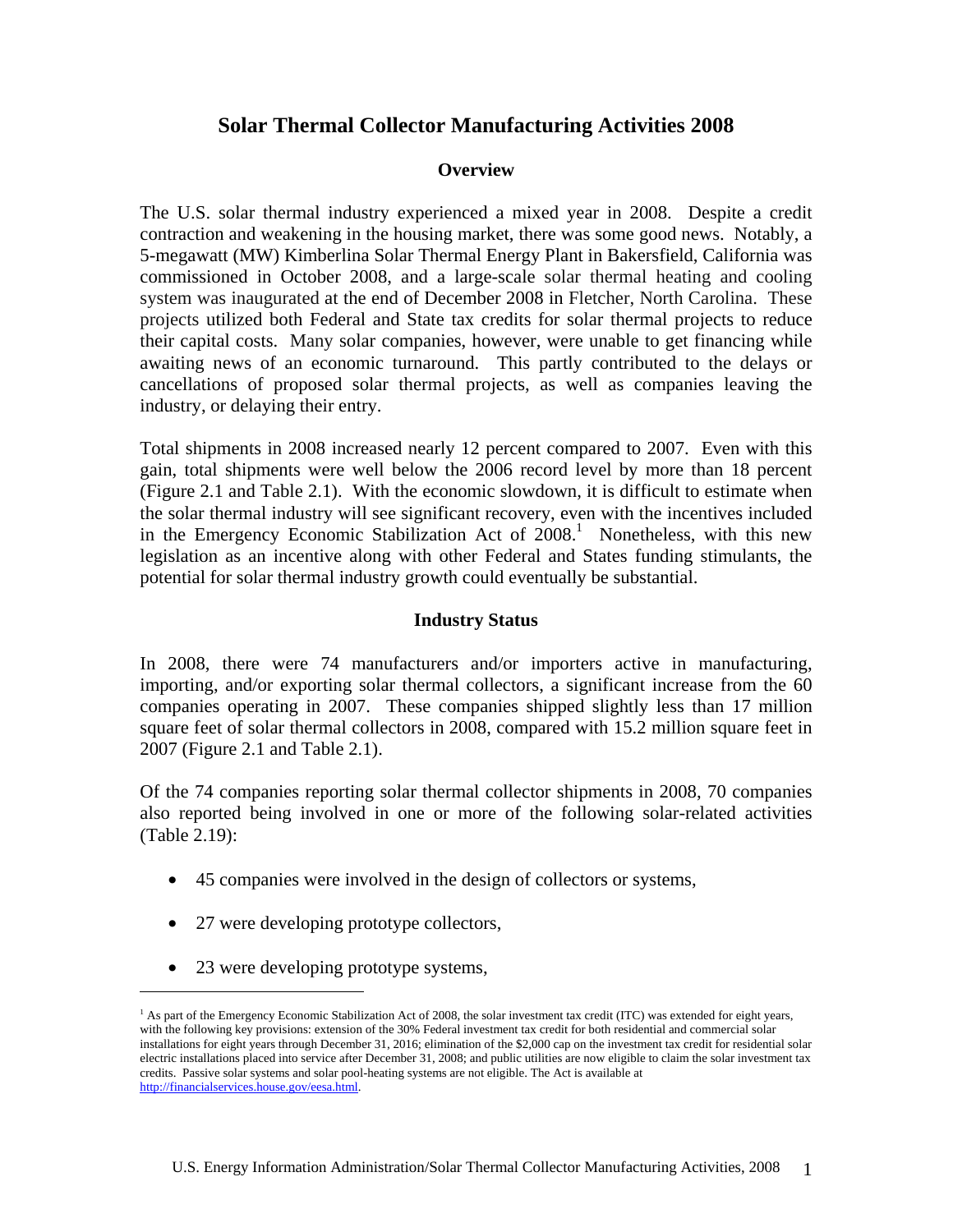- 58 were involved in wholesale distribution,
- 29 were involved in retail distribution, and
- 21 were offering installation of their collectors.

**Figure 2.1 Total Solar Thermal Collector Shipments, 1999-2008** 



In the coming year, six companies are planning to introduce new low-temperature collectors, 20 companies are planning to launch new medium-temperature collectors, and 8 companies expect to commence new high-temperature collectors (Table 2.16). The latter statistic is particularly significant, as it indicates efforts are underway to develop collectors for large-scale solar thermal energy systems such as the proposed solar thermal power plants in the U.S. southwest region.

In 2008, employment in solar-thermal-related activities totaled 1,083 person-years, a substantial 58-percent increase from the 2007 level (Table 2.18). The average employment per company was 14.6 person-years, compared with 11.4 person-years in 2007.

Forty-nine companies had 90 percent or more of their total company-wide sales revenue in solar-related products, 9 companies had 50 to 89 percent, 7 companies had 10 to 49 percent, and 9 companies had less than 10 percent (Table 2.20).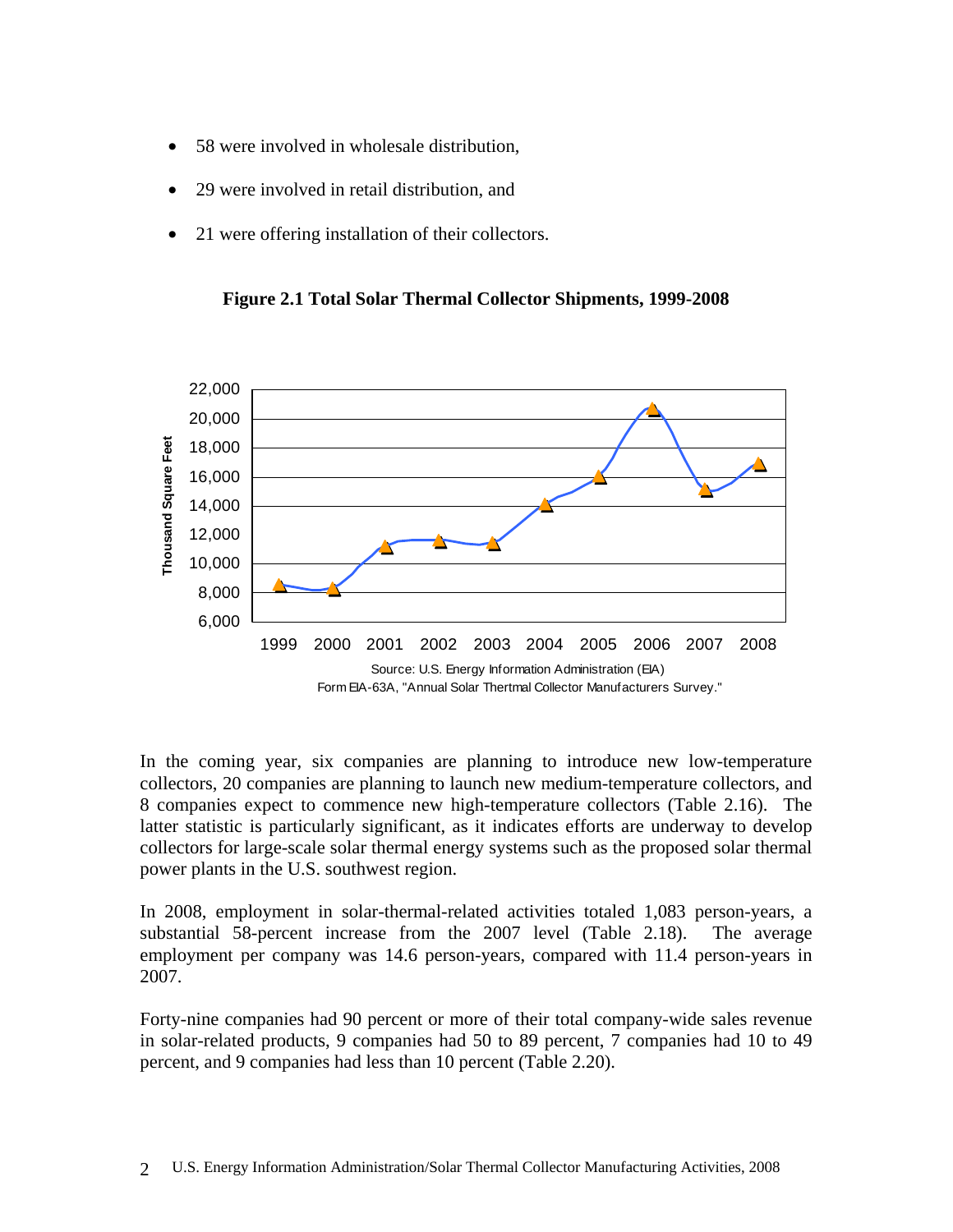In 2008, the solar thermal industry remained highly concentrated, with the 5 largest companies accounting for 83 percent of total shipments. However, this concentration was the lowest in the past 20 years (Table 2.17). The decrease is likely due to the new start-up companies that have entered the market over the last three years.

Solar thermal collectors are divided into the categories of low-, medium-, and hightemperature collectors:

- Low-temperature collectors provide low-grade heat (less than 110 degrees Fahrenheit), through either metallic or nonmetallic absorbers and are used in such applications as swimming pool heating and low-grade water and space heating.
- Medium-temperature collectors provide medium-grade heat (greater than 110) degrees Fahrenheit, usually 140 to 180 degrees Fahrenheit), either through glazed flat-plate collectors using air or liquid as the heat transfer instrument or concentrator collectors that concentrate the heat of incident insolation to greater than "one sun,"<sup>2</sup> and are mainly used for domestic hot water heating. Evacuatedtube collectors are also included in this category.
- High-temperature collectors are parabolic dish or trough collectors designed to operate at a temperature of 180 degrees Fahrenheit or higher and are primarily used by utilities and independent power producers to generate electricity for the grid.

The solar thermal collector performance rating is an analytically-derived set of numbers representing the characteristic all-day energy output of the solar thermal collector under standard rating conditions, measured in Btu per square foot per day (Btu/ $ft^2$  day). In 2008, the average solar thermal performance rating for low-temperature collectors (metallic and nonmetallic) was  $1,196$  Btu/ft<sup>2</sup> day, medium-temperature (air) was 864 Btu/ft<sup>2</sup> day, medium-temperature (ICS/thermosiphon) was 894 Btu/ft<sup>2</sup> day, mediumtemperature (flat-plate) was 988 Btu/ft<sup>2</sup> day, medium-temperature (evacuated-tube) was 958 Btu/ft<sup>2</sup> day, medium-temperature (concentrator) was 1,173 Btu/ft<sup>2</sup> day, and hightemperature (parabolic dish/trough) was  $828$  Btu/ft<sup>2</sup> day (Table 2.14).

# **Solar Thermal Collector Shipments**

Annual shipments of solar thermal collectors totaled nearly 17 million square feet in 2008, almost 12 percent above the 2007 shipments of 15.2 million square feet, but 18 percent lower than the 20.7 million square feet shipped in 2006 (Table 2.1).

In 2008, low-temperature collector shipments totaled 14 million square feet, which is 0.7 million square feet more than the shipments in 2007 (Figure 2.2 and Table 2.3). Approximately 92 percent of low-temperature collectors are used in the residential sector, with nearly all going for pool heating (Table 2.13). While the U.S. solar collector market has modestly rebounded in 2008, the solar thermal pool heating market was flat. In part,

 2 One sun: Natural solar insolation falling on an object without concentration or diffusion of the solar rays.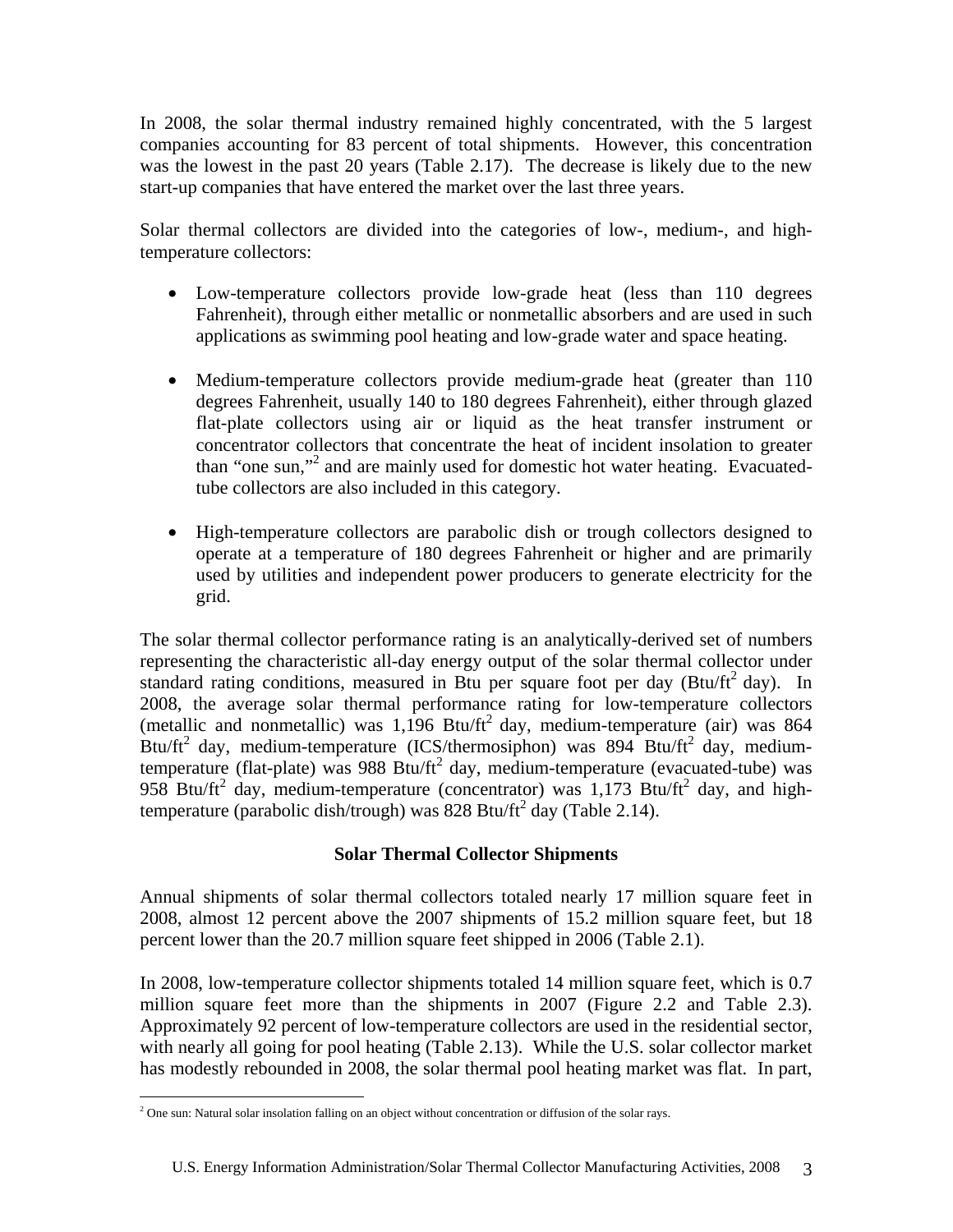this is likely due to the persistent declines in U.S. home sales and prices, and the economic downturn.

Shipments of medium-temperature collectors totaled 2.6 million square feet in 2008, 42 percent more than the shipments of 1.8 million square feet in 2007 (Figure 2.2 and Table 2.3). Approximately 81 percent of medium-temperature collectors are used for hot water heating (Table 2.13). The increase in medium-temperature collectors is believed to be mainly due to Federal tax credits and state incentives. By taking advantage of Federal tax credits and state incentives, a consumer purchasing a typical residential solar water heater costing between \$2,000 and \$3,000 can reduce associated capital costs by 30 percent or more.

High-temperature collectors shipped primarily for utility-scale concentrating solar power (CSP), totaled 388 thousand square feet, and represented more than 2 percent of total shipments in 2008. The outlook for substantial growth in high-temperature collectors is favorable. With increasing pressure to adhere to their stated renewable energy portfolio targets, U.S. utilities are looking to CSP as a way to generate renewable power on a large-scale. The California Energy Commission (CEC) is currently reviewing a number of CSP proposals that have been publicly announced or for which official declarations of intent have been made. And CEC is expecting more in the near future.



**Figure 2.2 Solar Thermal Collector Shipments by Type, 1999-2008** 

Form EIA-63A, "Annual Solar Thermal Collector Manufacturers Survey."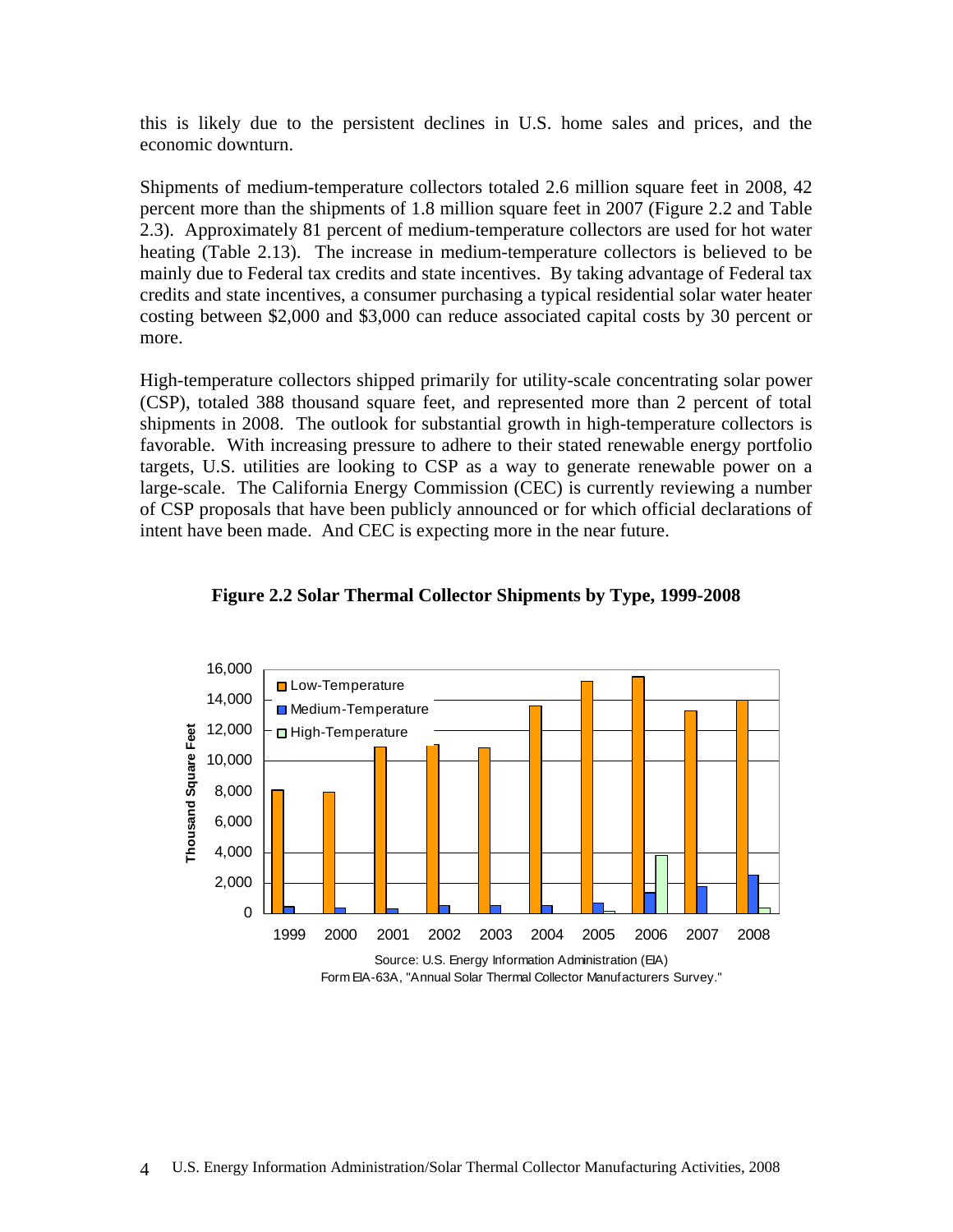### **Total Revenue and Average Price**

The total revenue of solar thermal collector shipments was \$81.3 million in 2008, an increase of 36 percent from \$59.8 million in 2007 (Table 2.12). Revenue of lowtemperature collector shipments was \$26.5 million, a less than 1-percent increase compared with the revenue of \$26.3 million in 2007. The revenue from medium- and high-temperature collector shipments was \$54.7 million, a 63-percent increase compared to \$33.5 million in 2007.

The average price for low-temperature collectors was \$1.89 per square foot in 2008, a 4 percent decrease from \$1.97 in 2007. The average price for medium- and hightemperature collectors increased more than 1 percent from \$18.33 in 2007 to \$18.57 per square foot in 2008. However, the overall average price for total shipments increased more than 21 percent, from \$3.95 per square foot in 2007 to \$4.80 per square foot in 2008 (Figure 2.3 and Table 2.12). The cause of the fluctuation was heavily influenced by custom-made collectors. These collectors are designed for limited, specialized applications, and their average prices are much higher than the conventional collectors.



**Figure 2.3 Solar Thermal Collector Average Price, 1999-2008** 

## **Domestic Shipments**

Domestic shipments of solar thermal collectors increased less than 7 percent from a year ago to 14.7 million square feet during 2008. Compared to the 2006 record level, the 2008 level was nearly 25 percent lower (Table 2.2). On the whole, domestic shipments of solar thermal collectors modestly rebounded to the 2005 level.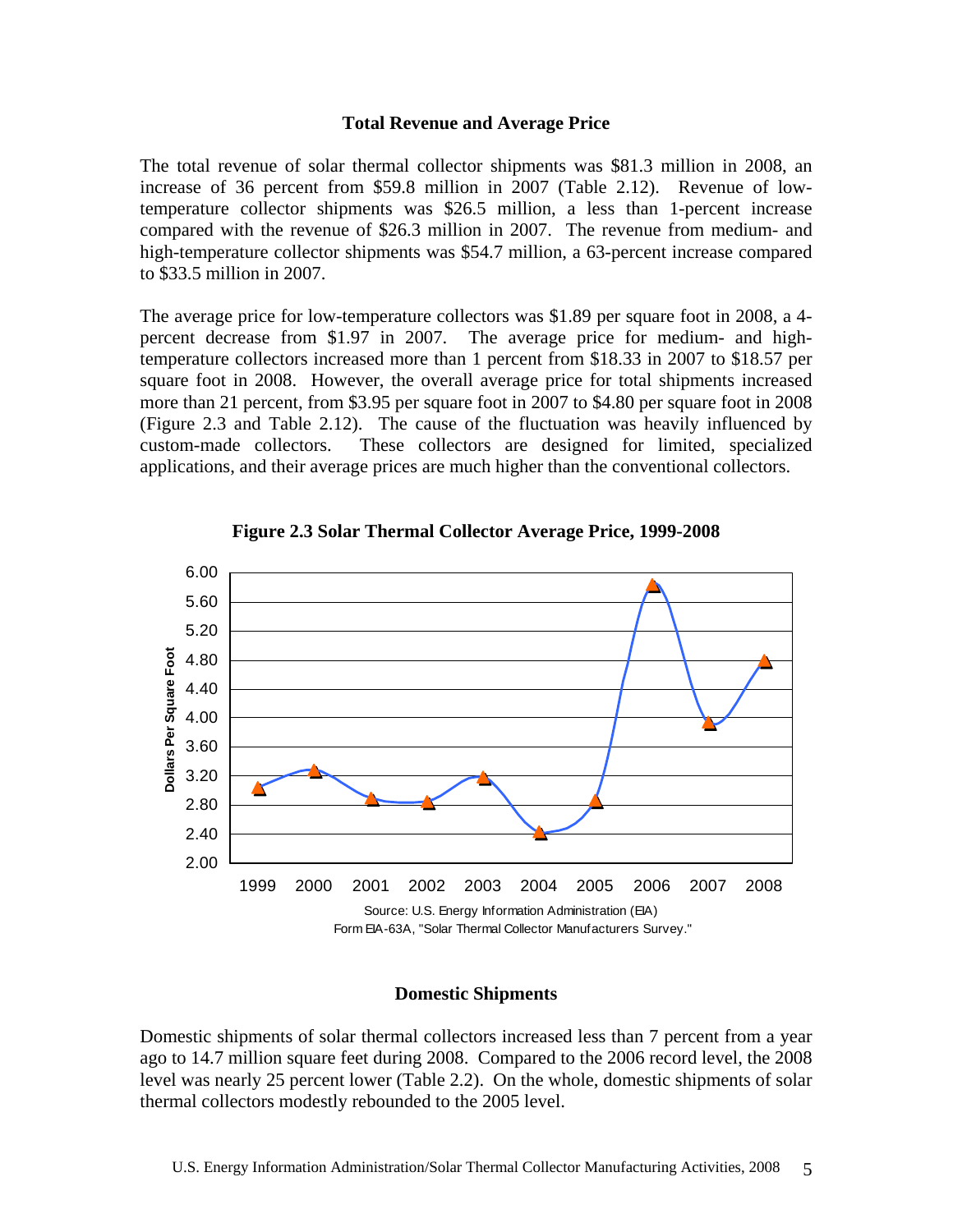The residential sector is the largest domestic market in the United States for solar thermal collectors. Solar thermal collectors shipped to the residential sector in 2008 totaled 13 million square feet, approximately 88 percent of total domestic shipments (Table 2.13). This market sector primarily involves the use of low-temperature solar collectors for pool heating and medium-temperature solar collectors for water heating. The second largest domestic market for solar thermal collectors in 2008 was the commercial sector, which accounted for nearly 9 percent of total domestic shipments.

The largest end use for solar thermal collectors shipped in 2008 was for swimming pool heating. Pool heating accounted for 81 percent of the total domestic shipments. The second largest end use in 2008 was for domestic hot water heating, which accounted for more than 13 percent of the total domestic shipments (Table 2.13).

Nearly 59 percent of the total domestic shipments in 2008 were sent to the wholesale market, 27 percent to retail distribution, 3 percent to exporters, 6 percent to installers, and about 5 percent directly to end users (Table 2.11).

# **Complete Systems**

Of the 74 active companies, 46 companies accounted for shipments of 63,961 complete solar thermal systems. These systems accounted for slightly more than 4 million square feet, or 24 percent of total solar thermal collectors shipped in 2008. The revenue from these solar thermal system shipments was reported as \$47.5 million (Table 2.15).

## **Origin of Shipments**

Imports of solar thermal collectors totaled 5.5 million square feet in 2008 (Table 2.7). Almost 88 percent of all imports were low-temperature collectors (4.8 million square feet). These imports originated in ten foreign countries, and about 89 percent or 4.9 million square feet of the solar thermal collectors were imported from Israel (Table 2.8).

In 2008, 64 percent (10.9 million square feet) of all solar thermal collectors were manufactured in five states/territories: California, New Jersey, Florida, Nevada, and Puerto Rico, with 54 percent (9.1 million square feet) of the total shipped from California and New Jersey (Table 2.4).

## **Destination of Shipments**

Export shipments totaled 2.2 million square feet in 2008. More than 2.1 million square feet, or 94 percent of total exports, were low-temperature solar thermal collectors (Table 2.9). The export market accounted for 13 percent of total shipments and was dominated by sales to Canada (36 percent), Mexico (20 percent), and Brazil (15 percent) (Table 2.10).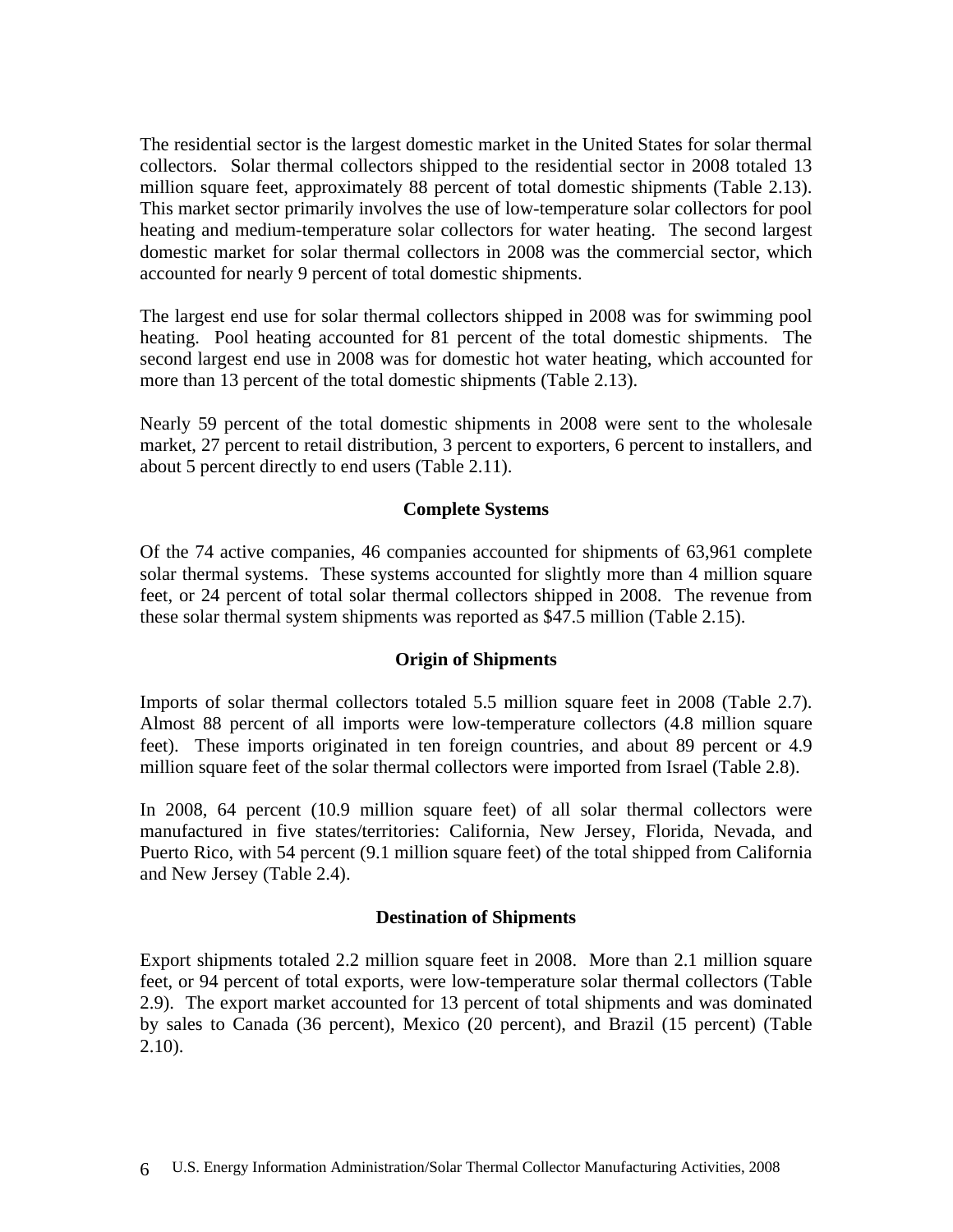In 2008, 14.7 million square feet of domestic solar thermal shipments went to all 50 States, and the District of Columbia, the Virgin Islands, Guam, and Puerto Rico (Table 2.6). Nearly two-thirds were shipped to the top five destinations (states): Florida, California, Arizona, Hawaii, and Oregon. California and Florida received 53 percent of total shipments (Table 2.4 and Table 2.6). Simultaneously, there was a dramatic fluctuation of shipments in several States. This was partly influenced by the combination of the downturn in credit availability, individual State policies, and utility rebate incentive programs.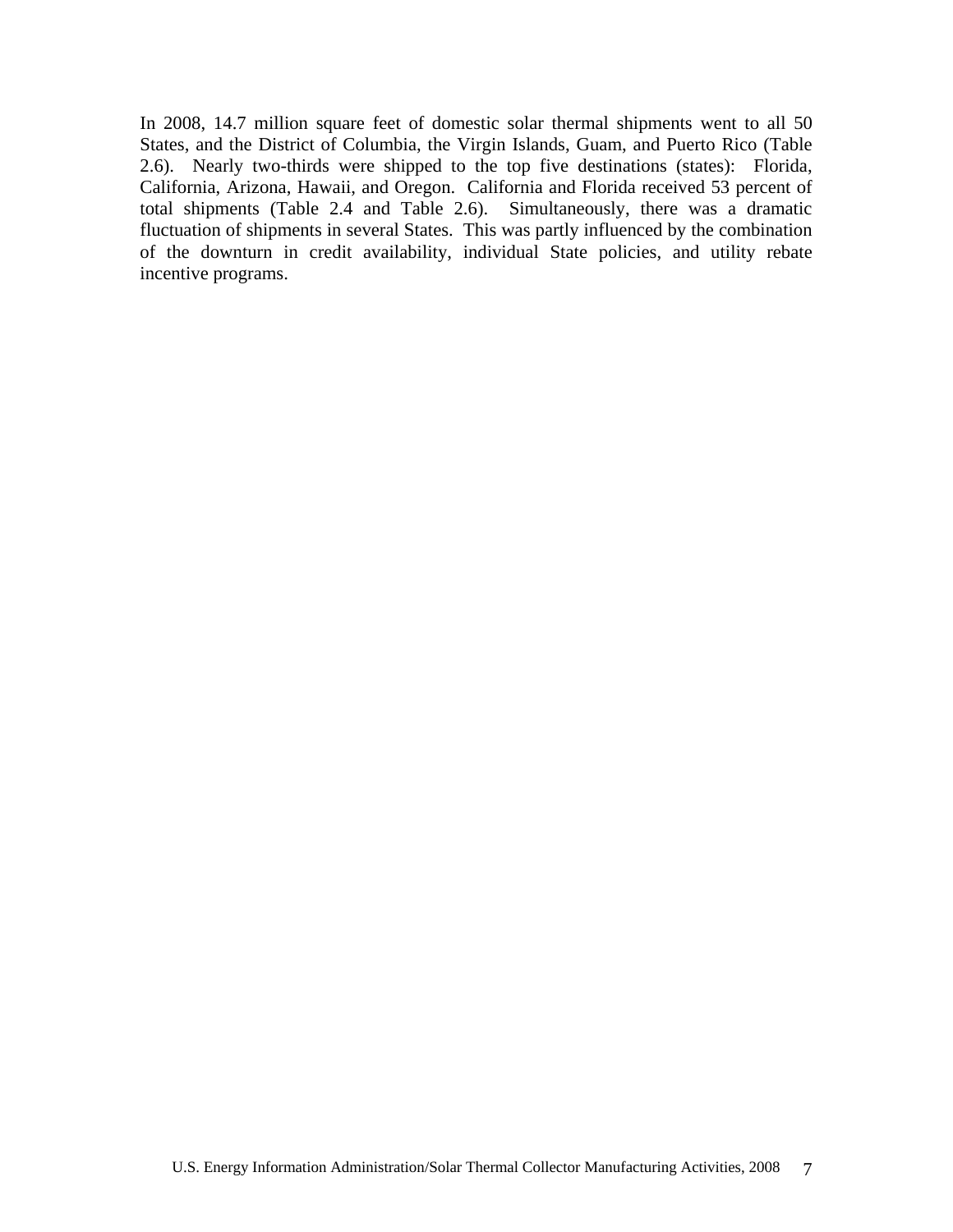|      | Number of        | <b>Collector Shipments</b> |                |                |  |
|------|------------------|----------------------------|----------------|----------------|--|
| Year |                  | (Thousand Square Feet)     |                |                |  |
|      | <b>Companies</b> | Total <sup>1</sup>         | <b>Imports</b> | <b>Exports</b> |  |
|      |                  |                            |                |                |  |
| 1999 | 29               | 8,583                      | 2,352          | 537            |  |
| 2000 | 26               | 8,354                      | 2,201          | 496            |  |
| 2001 | 26               | 11.189                     | 3,502          | 840            |  |
| 2002 | 27               | 11.663                     | 3.068          | 659            |  |
| 2003 | 26               | 11,444                     | 2,986          | 518            |  |
| 2004 | 24               | 14.114                     | 3,723          | 813            |  |
| 2005 | 25               | 16.041                     | 4,546          | 1,361          |  |
| 2006 | 44               | 20.744                     | 4.244          | 1,211          |  |
| 2007 | 60               | 15,153                     | 3,891          | 1,376          |  |
| 2008 | 74               | 16,963                     | 5,517          | 2,247          |  |

<sup>1</sup>Includes shipments of solar thermal collectors to the government, including some military, but excluding space applications.

**Note:** Total shipments as reported by respondents include all domestic and export shipments and may include imported collectors that subsequently were shipped to domestic or foreign customers.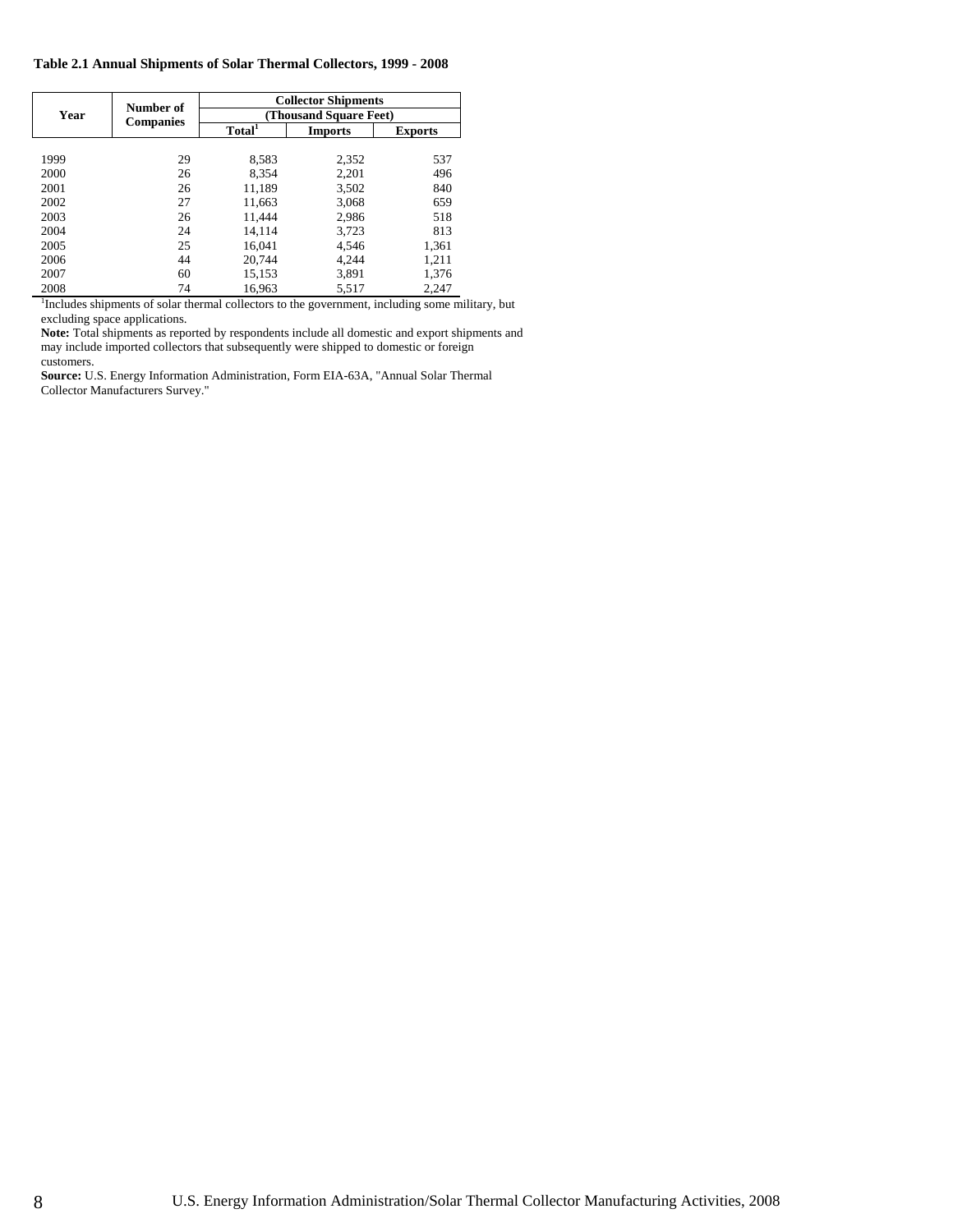### **Table 2.2 Annual Solar Thermal Collector Domestic Shipments, 1999 - 2008**

**(Thousand Square Feet)** 

| <b>Year</b> | <b>Solar Thermal</b><br>Collectors <sup>1</sup> |
|-------------|-------------------------------------------------|
|             |                                                 |
| 1999        | 8,046                                           |
| 2000        | 7.857                                           |
| 2001        | 10.349                                          |
| 2002        | 11.004                                          |
| 2003        | 10.926                                          |
| 2004        | 13.301                                          |
| 2005        | 14.680                                          |
| 2006        | 19.532                                          |
| 2007        | 13.777                                          |
| 2008        | 14.716                                          |
|             |                                                 |

**U.S. Total 124,190**  1 Total shipments minus export shipments.

**Notes:** Totals may not equal sum of components due to independent rounding.

Total shipments include those made in or shipped to U.S. Territories.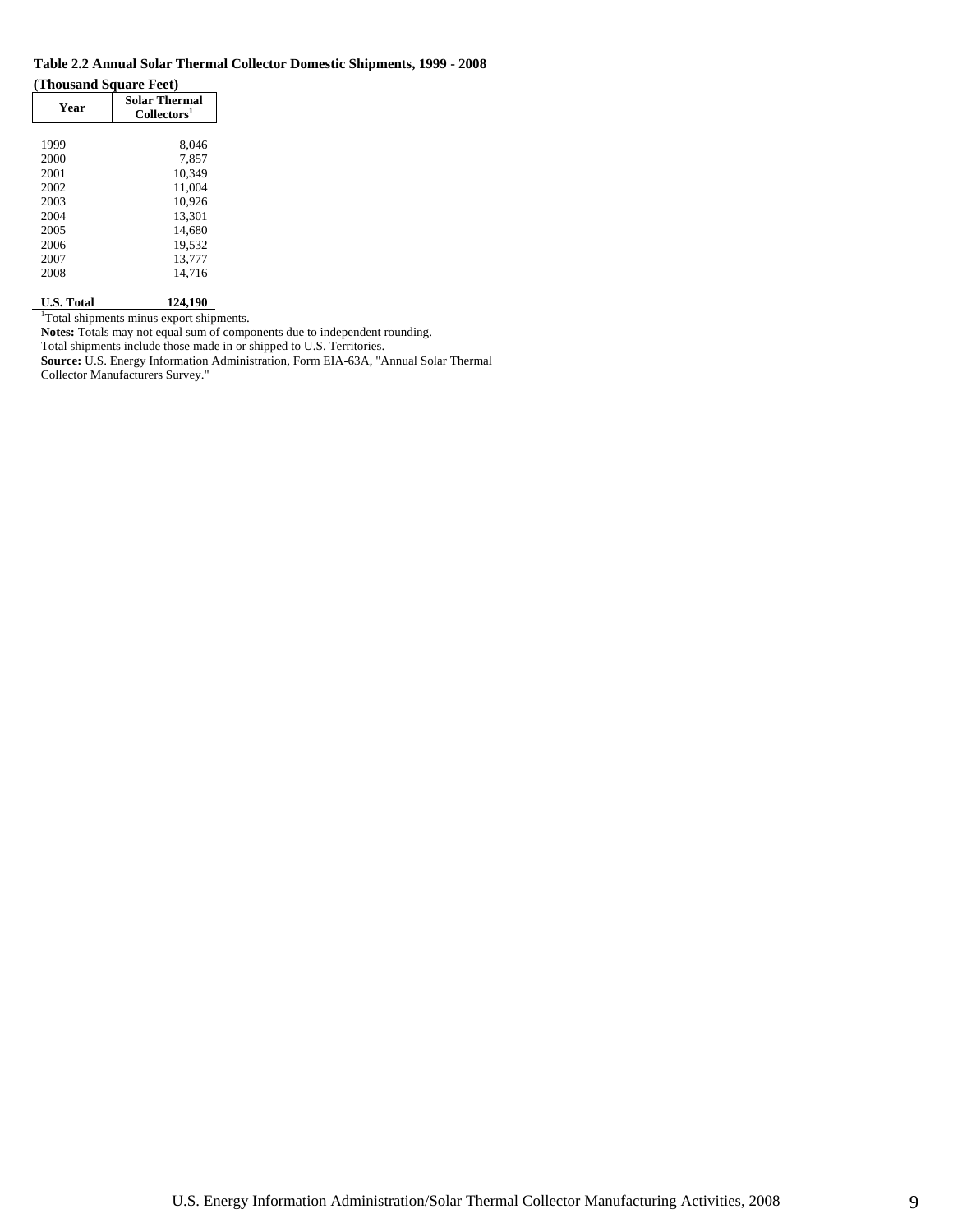### **Table 2.3 Annual Shipments of Solar Thermal Collectors by Type, 1999 - 2008**

**(Thousand Square Feet)** 

|      | Low-Temperature                                                                                                      | <b>Medium-Temperature</b><br><b>High-Temperature</b> |                                  |                                    |                                                                                                                              | Other                                  |
|------|----------------------------------------------------------------------------------------------------------------------|------------------------------------------------------|----------------------------------|------------------------------------|------------------------------------------------------------------------------------------------------------------------------|----------------------------------------|
| Year | <b>Total</b><br>Shipments <sup>1</sup>                                                                               | Average per<br><b>Manufacturer</b>                   | <b>Total</b><br><b>Shipments</b> | Average per<br><b>Manufacturer</b> | Total Shipments <sup>2</sup>                                                                                                 | <b>Total</b><br>Shipments <sup>2</sup> |
|      |                                                                                                                      |                                                      |                                  |                                    |                                                                                                                              |                                        |
| 1999 | 8,152                                                                                                                | 627                                                  | 427                              | 21                                 |                                                                                                                              |                                        |
| 2000 | 7.948                                                                                                                | 723                                                  | 400                              | 25                                 |                                                                                                                              |                                        |
| 2001 | 10.919                                                                                                               | 1,092                                                | 268                              | 16                                 |                                                                                                                              |                                        |
| 2002 | 11,126                                                                                                               | 856                                                  | 535                              | 31                                 |                                                                                                                              |                                        |
| 2003 | 10.877                                                                                                               | 906                                                  | 560                              | 33                                 |                                                                                                                              |                                        |
| 2004 | 13.608                                                                                                               | 1,512                                                | 506                              | 30                                 |                                                                                                                              |                                        |
| 2005 | 15.224                                                                                                               | 1,522                                                | 702                              | 41                                 | 115                                                                                                                          |                                        |
| 2006 | 15.546                                                                                                               | 1,413                                                | 1,346                            | 38                                 | 3,852                                                                                                                        |                                        |
| 2007 | 13.323                                                                                                               | 1.025                                                | 1.797                            | 35                                 | 33                                                                                                                           |                                        |
| 2008 | 14.015                                                                                                               | 1.274                                                | 2.560                            | 41                                 | 388                                                                                                                          |                                        |
|      | <sup>2</sup> For high-temperature and other collectors, average annual shipments per manufacturer are not disclosed. |                                                      |                                  |                                    | Includes shipments of solar thermal collectors to the government, including some military, but excluding space applications. |                                        |

 $-$  = No data reported.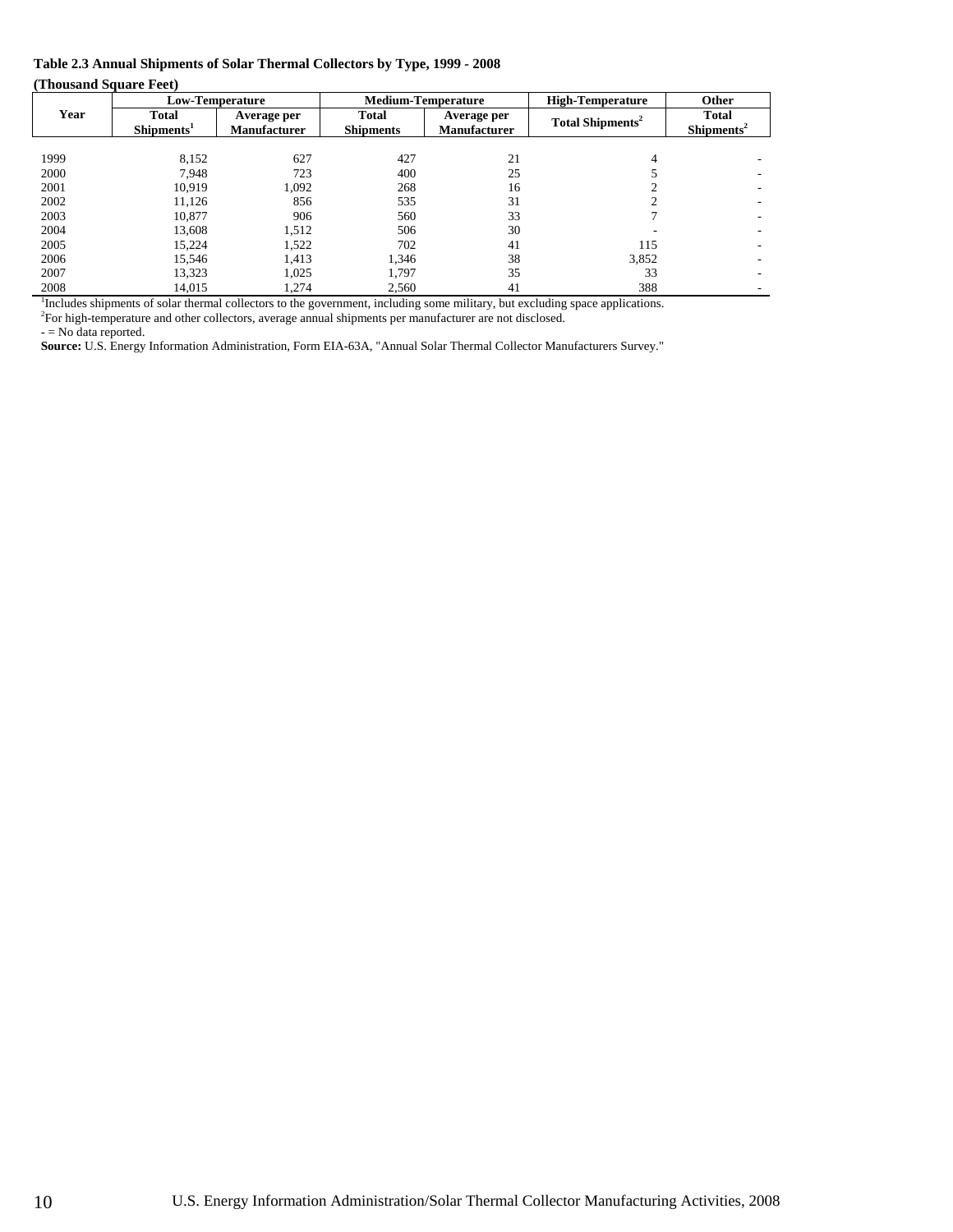### **Table 2.4 Shipments of Solar Thermal Collectors Ranked by Origin and Destination, 2008**

|                           | 2008 Shipments                 |                                |  |  |
|---------------------------|--------------------------------|--------------------------------|--|--|
| <b>Origin/Destination</b> | <b>Thousand Square</b><br>Feet | Percent of<br><b>U.S.Total</b> |  |  |
| Origin                    |                                |                                |  |  |
| <b>Top Five States</b>    | 10,933                         | 64                             |  |  |
| California                | 4,933                          | 29                             |  |  |
| New Jersey                | 4,211                          | 25                             |  |  |
| Florida                   | 1,271                          | 7                              |  |  |
| Nevada                    | 289                            | $\overline{c}$                 |  |  |
| Puerto Rico               | 230                            | 1                              |  |  |
| Other Domestic            | 512                            | 3                              |  |  |
| Imported                  | 5,517                          | 33                             |  |  |
| <b>U.S. Total</b>         | 16,963                         | 100                            |  |  |
| Destination               |                                |                                |  |  |
| <b>Top Five States</b>    | 11,093                         | 65                             |  |  |
| Florida                   | 5,175                          | 31                             |  |  |
| California                | 3,746                          | 22                             |  |  |
| Arizona                   | 939                            | 6                              |  |  |
| Hawaii                    | 780                            | 5                              |  |  |
| Oregon                    | 452                            | 3                              |  |  |
| Other Domestic            | 3,623                          | 21                             |  |  |
| Exported                  | 2,247                          | 13                             |  |  |
| <b>U.S. Total</b>         | 16,963                         | 100                            |  |  |

**Notes:** Totals may not equal sum of components due to independent rounding.

U.S. total includes territories.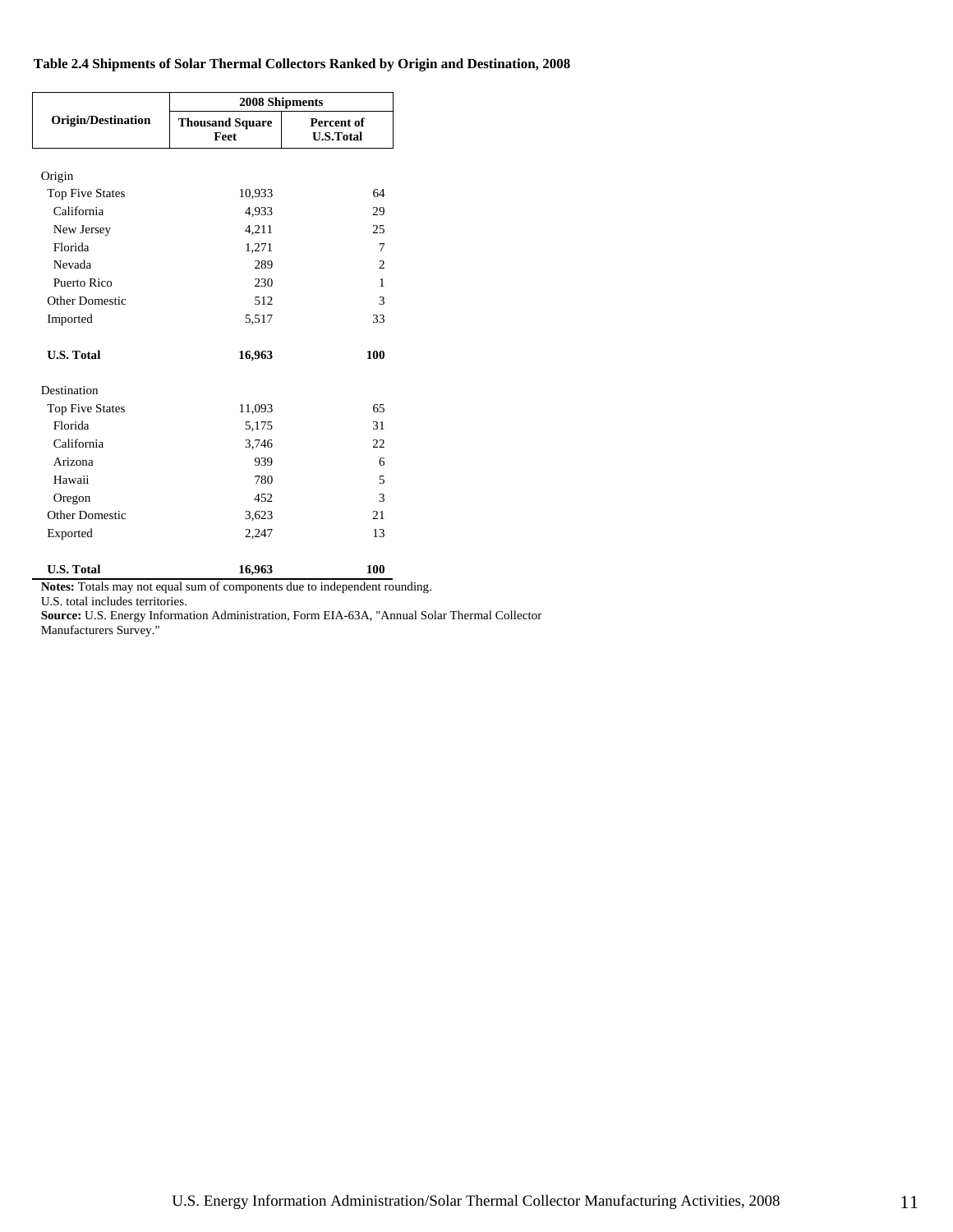### **Table 2.5 Shipments of Solar Thermal Collectors Ranked by Origin and Destination, 2007**

|                           | 2007 Shipments                 |                                |  |  |
|---------------------------|--------------------------------|--------------------------------|--|--|
| <b>Origin/Destination</b> | <b>Thousand Square</b><br>Feet | Percent of<br><b>U.S.Total</b> |  |  |
| Origin                    |                                |                                |  |  |
| <b>Top Five States</b>    | 10,902                         | 72                             |  |  |
| California                | 5,114                          | 34                             |  |  |
| New Jersey                | 4,313                          | 28                             |  |  |
| Florida                   | 1,125                          | 7                              |  |  |
| Pennsylvania              | 225                            | 1                              |  |  |
| Connecticut               | 125                            | 1                              |  |  |
| Other Domestic            | 360                            | $\overline{2}$                 |  |  |
| Imported                  | 3,891                          | 26                             |  |  |
| <b>U.S. Total</b>         | 15,153                         | 100                            |  |  |
| Destination               |                                |                                |  |  |
| <b>Top Five States</b>    | 9,991                          | 66                             |  |  |
| California                | 4,179                          | 28                             |  |  |
| Florida                   | 3,933                          | 26                             |  |  |
| Arizona                   | 768                            | 5                              |  |  |
| Oregon                    | 625                            | $\overline{\mathcal{A}}$       |  |  |
| <b>Illinois</b>           | 486                            | 3                              |  |  |
| Other Domestic            | 3,786                          | 25                             |  |  |
| Exported                  | 1,376                          | 9                              |  |  |
| <b>U.S. Total</b>         | 15,153                         | 100                            |  |  |

**Notes:** Totals may not equal sum of components due to independent rounding.

U.S. total includes territories.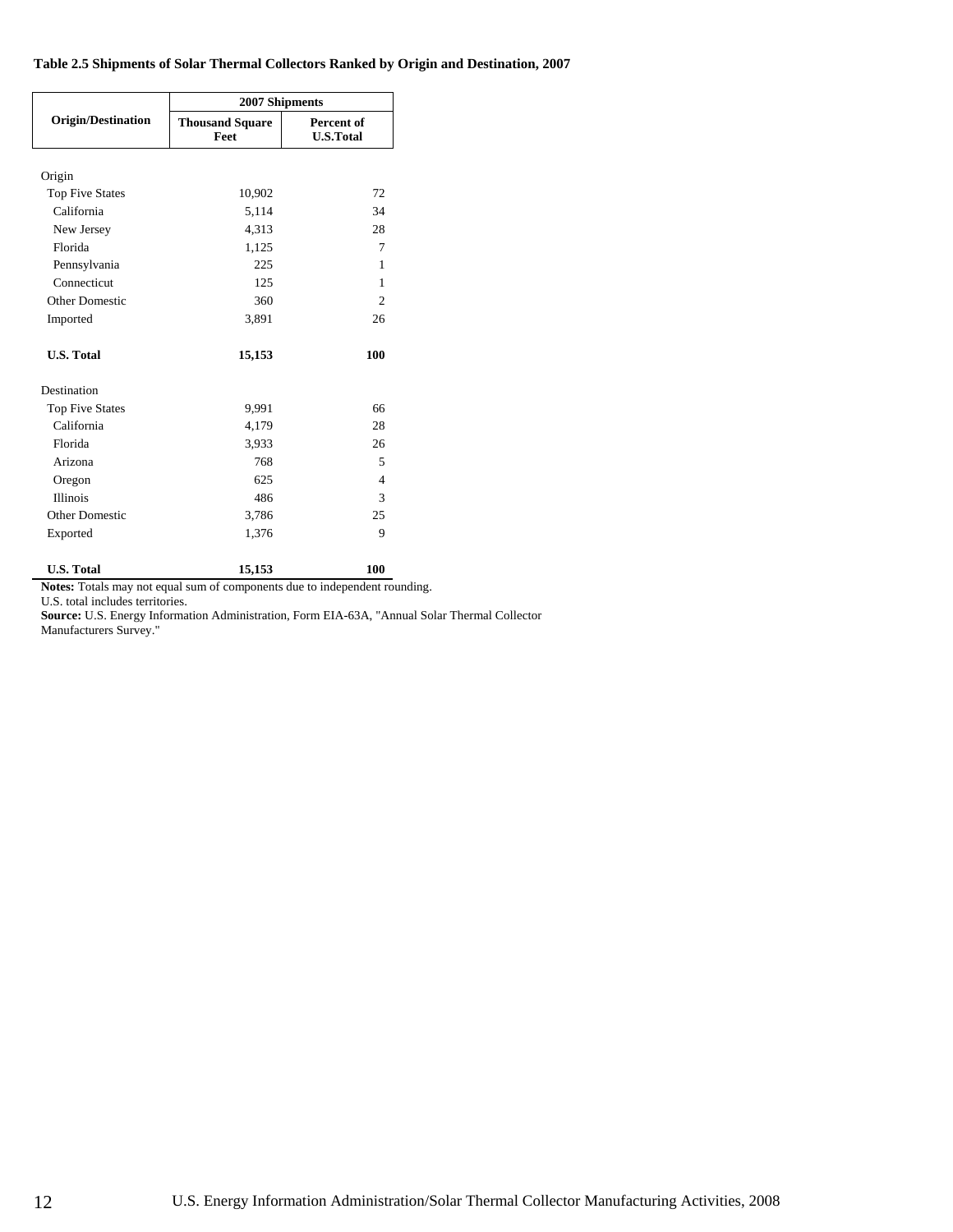# **Table 2.6 Shipments of Solar Thermal Collectors by Destination, 2007 and 2008**

| (Square Feet) |  |
|---------------|--|
|---------------|--|

| (Square reet)<br><b>Destination</b>    | 2007       | 2008       |
|----------------------------------------|------------|------------|
|                                        |            |            |
| Alabama                                | 7,955      | 8,905      |
| Alaska                                 | 103        | 6,529      |
| Arizona                                | 768,366    | 939,228    |
| Arkansas                               | 33,481     | 2,512      |
| California                             | 4,178,544  | 3,746,327  |
| Colorado                               | 79,132     | 88,680     |
| Connecticut                            | 336,456    | 230,978    |
| Delaware                               | 43,604     | 26,482     |
| District of Columbia                   | 866        | 80         |
| Florida                                | 3,933,319  | 5,174,765  |
| Georgia                                | 36,285     | 64,518     |
| Guam                                   | 948        | 512        |
| Hawaii                                 | 447,950    | 780,394    |
| Idaho                                  | 10,805     | 10,460     |
| Illinois                               | 485,952    | 397,234    |
| Indiana                                | 34,601     | 16,099     |
| Iowa                                   | 11,489     | 7,656      |
| Kansas                                 | 10,755     | 8,553      |
| Kentucky                               | 10,424     | 28,588     |
| Louisiana                              | 38,631     | 12,189     |
| Maine                                  | 35,350     | 60,451     |
| Maryland                               | 26,738     | 27,773     |
| Massachusetts                          | 113,176    | 108,554    |
| Michigan                               | 261,395    | 48,915     |
| Minnesota                              | 37,684     | 137,897    |
| Mississippi                            | 6,426      | 4,759      |
| Missouri                               | 13,183     | 6,053      |
| Montana                                | 1,094      | 8,452      |
| Nebraska                               | 13,013     | 6,772      |
| Nevada                                 | 300,666    | 233,456    |
| New Hampshire                          | 23,918     | 29,232     |
| New Jersey                             | 448,696    | 230,584    |
| New Mexico                             | 37,911     | 54,751     |
| New York                               | 425,428    | 411,268    |
| North Carolina                         | 52,557     | 136,015    |
| North Dakota                           | 444        | 1,242      |
| Ohio                                   | 28,835     | 85,475     |
| Oklahoma                               | 8,248      | 7,869      |
| Oregon                                 | 625,279    | 452,032    |
| Pennsylvania                           | 253,185    | 232,063    |
| Puerto Rico                            | 104,292    | 276,346    |
| Rhode Island                           | 14,179     | 23,106     |
| South Carolina                         | 15,779     | 18,913     |
| South Dakota                           | 792        | 1,282      |
| Tennessee                              | 9,144      | 7,278      |
| Texas                                  | 59,816     | 90,077     |
| Utah                                   | 18,675     | 17,039     |
| Vermont                                | 26,339     | 66,685     |
| Virgin Islands of the U.S.             | 3,848      | 8,745      |
| Virginia                               | 248,267    | 213,860    |
| Washington                             | 12,497     | 26,304     |
| West Virginia                          | 13,027     | 11,786     |
| Wisconsin                              | 67,509     | 119,242    |
| Wyoming                                | 120        | 716        |
| Shipments to United States/Territories | 13,777,176 | 14,715,681 |
| Exported                               | 1,375,779  | 2,247,116  |
| <b>Total Shipments</b>                 | 15,152,955 | 16,962,797 |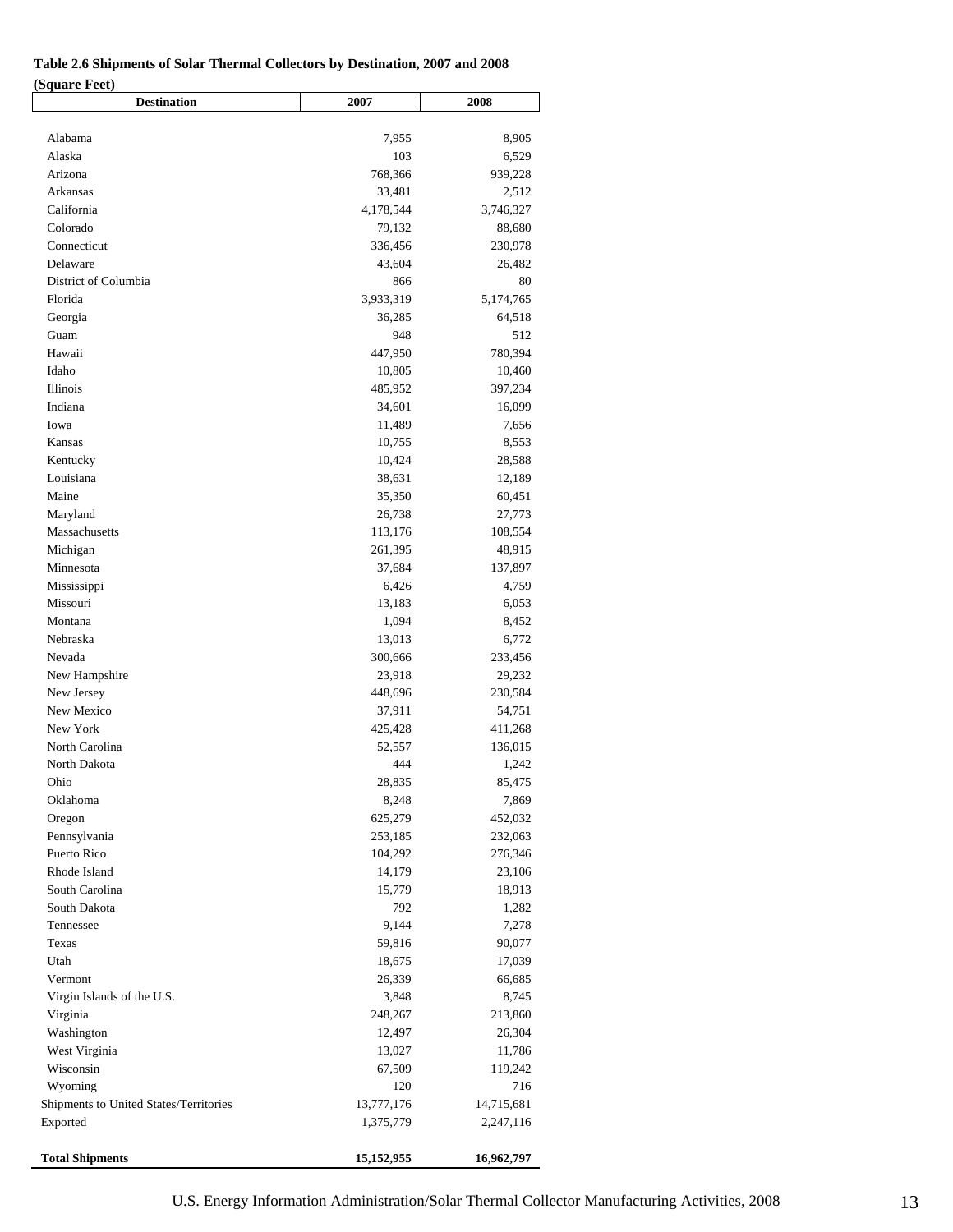#### **Table 2.6 Shipments of Solar Thermal Collectors by Destination, 2007 and 2008**

| (Square Feet) (Continued) |      |      |
|---------------------------|------|------|
| <b>Destination</b>        | 2007 | 2008 |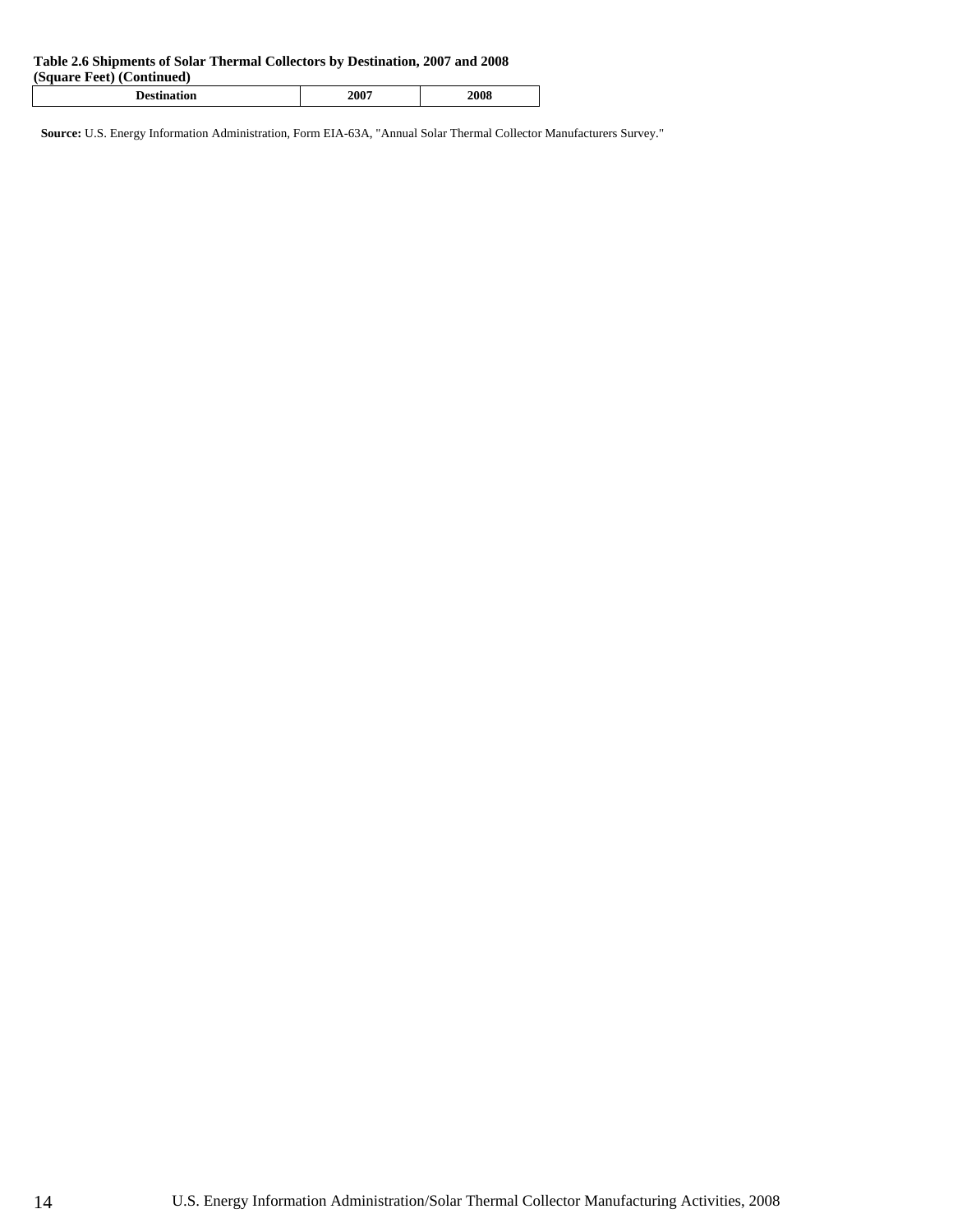### **Table 2.7 Import Shipments of Solar Thermal Collectors by Type, 1999 - 2008 (Thousand Square Feet)**

|      | <b>Type</b>                |                        |                             |       |              |
|------|----------------------------|------------------------|-----------------------------|-------|--------------|
| Year | Low-<br><b>Temperature</b> | Medium-<br>Temperature | High-<br><b>Temperature</b> | Other | <b>Total</b> |
|      |                            |                        |                             |       |              |
| 1999 | 2,350                      | $\overline{2}$         |                             |       | 2,352        |
| 2000 | 2,188                      | 10                     | 2                           |       | 2,201        |
| 2001 | 3,500                      | $\mathcal{D}$          |                             |       | 3,502        |
| 2002 | 3,066                      | $\overline{c}$         |                             |       | 3,068        |
| 2003 | 2,984                      | $\overline{2}$         |                             |       | 2,986        |
| 2004 | 3,702                      | 21                     |                             |       | 3,723        |
| 2005 | 4,513                      | 33                     |                             |       | 4,546        |
| 2006 | 3,979                      | 265                    |                             |       | 4,244        |
| 2007 | 3,501                      | 390                    |                             |       | 3,891        |
| 2008 | 4,831                      | 687                    |                             |       | 5,517        |

- = No data reported.

Note: Totals may not equal sum of components due to independent rounding.

**Source:** U.S. Energy Information Administration, Form EIA-63A, "Annual Solar Thermal Collector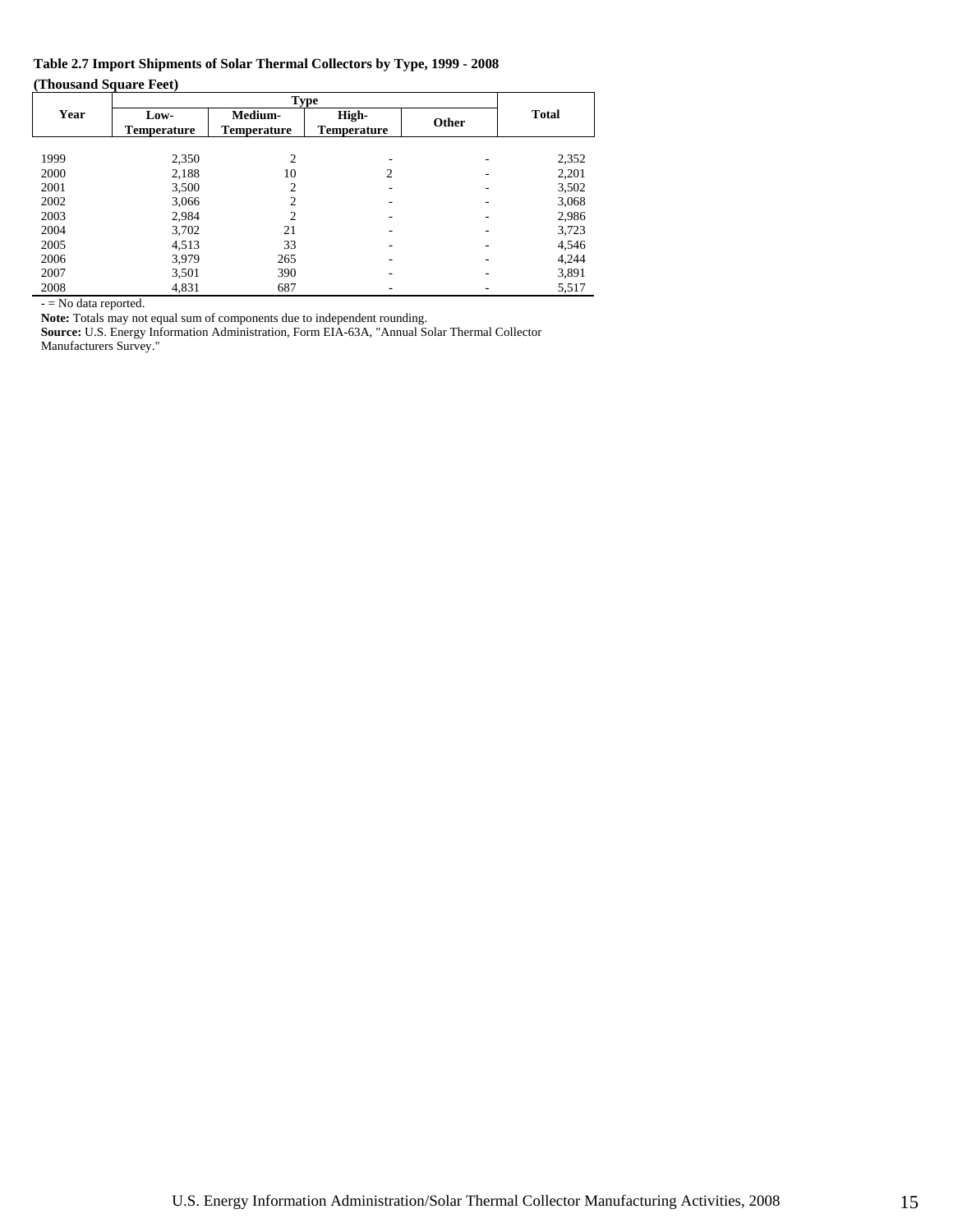### **Table 2.8 Distribution of U.S. Solar Thermal Collector Imports by Country, 2007 and 2008 (Square Feet)**

| <b>Region/Country</b>       | 2007<br>2008 |           | Percent of U.S.<br><b>Imports 2008</b> |
|-----------------------------|--------------|-----------|----------------------------------------|
| Asia                        |              |           |                                        |
| China                       | 98,176       | 318,123   | 5.77                                   |
| Israel                      | 3,655,012    | 4,904,128 | 88.89                                  |
| Total                       | 3,753,188    | 5,222,251 | 94.65                                  |
| Australia & Oceania         |              |           |                                        |
| Australia                   | 33,000       | 44.814    | 0.81                                   |
| Total                       | 33,000       | 44,814    | 0.81                                   |
| Europe                      |              |           |                                        |
| Austria                     |              | 5,132     | 0.09                                   |
| Federal Republic of Germany | 84,339       | 91,670    | 1.66                                   |
| France                      |              | 32,180    | 0.58                                   |
| Portugal                    |              | 729       | 0.01                                   |
| Turkey                      | 3.444        | 36,882    | 0.67                                   |
| United Kingdom              | 5,664        | 33,286    | 0.60                                   |
| Total                       | 93,447       | 199,879   | 3.62                                   |
| North America               |              |           |                                        |
| Canada                      | 11,190       | 50,347    | 0.91                                   |
| Total                       | 11,190       | 50,347    | 0.91                                   |
| <b>U.S. Total</b>           | 3,890,825    | 5,517,291 | 100.00                                 |

- = No data reported.

**Note:** Totals may not equal sum of components due to independent rounding.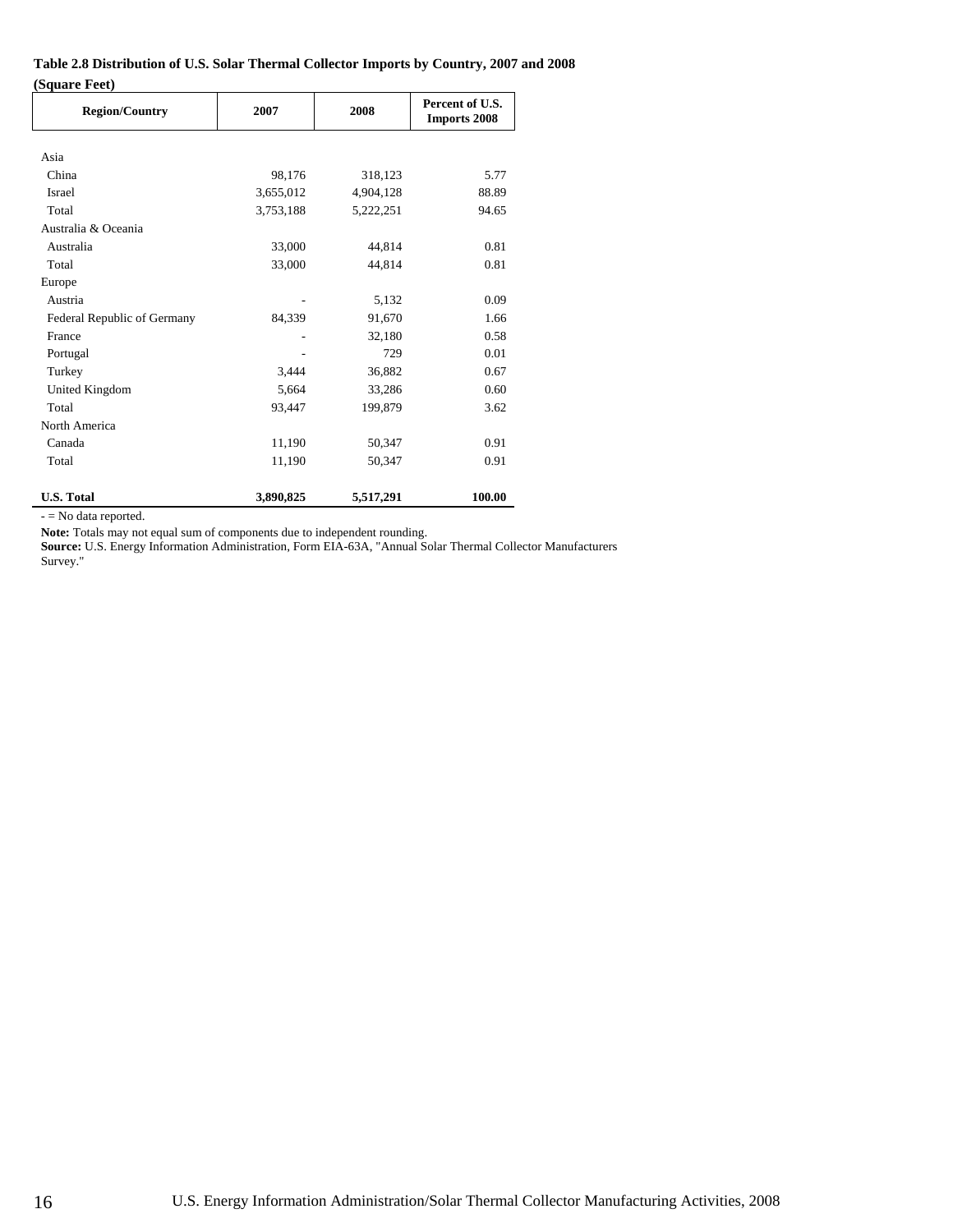### **Table 2.9 Export Shipments of Solar Thermal Collectors by Type, 1999 - 2008 (Thousand Square Feet)**

|      | $\sim$ $\sim$ $\sim$ $\sim$ | Type               |                    |       |              |  |  |  |
|------|-----------------------------|--------------------|--------------------|-------|--------------|--|--|--|
| Year | Low-                        | Medium-            | High-              | Other | <b>Total</b> |  |  |  |
|      | <b>Temperature</b>          | <b>Temperature</b> | <b>Temperature</b> |       |              |  |  |  |
|      |                             |                    |                    |       |              |  |  |  |
| 1999 | 491                         | 45                 |                    |       | 537          |  |  |  |
| 2000 | 486                         | 10                 | s                  |       | 496          |  |  |  |
| 2001 | 827                         | 13                 |                    |       | 840          |  |  |  |
| 2002 | 654                         | 3                  | ↑                  |       | 659          |  |  |  |
| 2003 | 510                         |                    | 2                  |       | 518          |  |  |  |
| 2004 | 809                         | 4                  |                    |       | 813          |  |  |  |
| 2005 | 1,349                       | 10                 | 2                  |       | 1,361        |  |  |  |
| 2006 | 1,169                       | 42                 |                    |       | 1,211        |  |  |  |
| 2007 | 1,338                       | 33                 |                    |       | 1,376        |  |  |  |
| 2008 | 2,115                       | 128                |                    |       | 2,247        |  |  |  |

s = Value is less than 0.5 of the table metric, but value is included in any associated total.

- = No data reported.

Note: Totals may not equal sum of components due to independent rounding.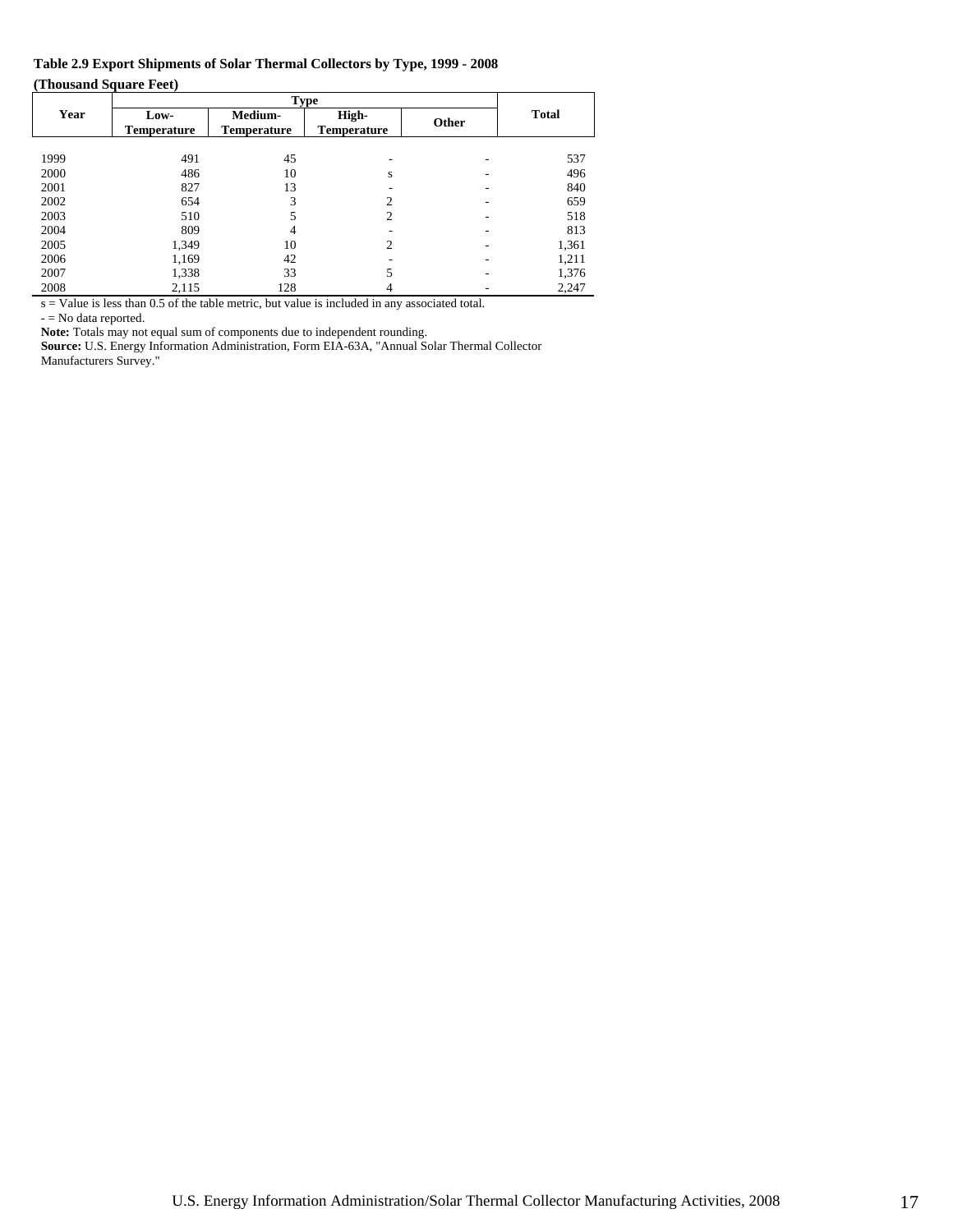### **Table 2.10 Distribution of U.S. Solar Thermal Collector Exports by Country, 2007 and 2008 (Square Feet)**

| <b>Region/Country</b>            | 2007           | 2008                     | Percent of U.S.<br><b>Exports 2008</b> |
|----------------------------------|----------------|--------------------------|----------------------------------------|
|                                  |                |                          |                                        |
| Africa                           |                |                          |                                        |
| Morocco                          | 22,648         | 4,755                    | 0.21                                   |
| Nigeria                          | 400            | 333                      | 0.01                                   |
| South Africa                     | 42             |                          |                                        |
| Tunisia                          | 139            |                          |                                        |
| Total                            | 23,229         | 5,088                    | 0.23                                   |
| Asia                             |                |                          |                                        |
| China<br><b>Israel</b>           | 3,000          |                          |                                        |
|                                  |                | 5,756<br>$\sim$          | 0.26<br>$\overline{\phantom{a}}$       |
| Japan                            | 2,000          |                          |                                        |
| Saudi Arabia                     | 3,532          | 51,951                   | 2.31                                   |
| <b>United Arab Emirates</b>      | $\overline{a}$ | 4,412                    | 0.20                                   |
| Vietnam                          |                | 2,640                    | 0.12                                   |
| Total                            | 8,532          | 64,759                   | 2.88                                   |
| Australia & Oceania<br>Australia |                |                          |                                        |
|                                  | 89,005         | 81,980                   | 3.65                                   |
| New Zealand                      | 14,906         | 11,915                   | 0.53                                   |
| Total                            | 103,911        | 93,895                   | 4.18                                   |
| Central America                  |                |                          | $\ast$                                 |
| Antigua and Barbuda              | 1,188          | 224                      | $\ast$                                 |
| Aruba                            | 248            | 32                       |                                        |
| <b>Bahamas</b>                   | 2,349          | 648                      | 0.03                                   |
| <b>Barbados</b>                  | 1,981          | $\overline{\phantom{a}}$ | $\ast$                                 |
| Belize                           |                | 170                      |                                        |
| Bermuda                          | 266            | 787                      | 0.04                                   |
| British Virgin Islands           |                | 8,228                    | 0.37                                   |
| Cayman Islands                   |                | 3,496                    | 0.16                                   |
| Costa Rica                       | 9,678          | 17,394                   | 0.77                                   |
| Guatemala                        | 12,064         | 9,625                    | 0.43                                   |
| Honduras                         | 1,723          | 3,233                    | 0.14                                   |
| Jamaica                          | 1,528          | 5,742                    | 0.26                                   |
| Mexico                           | 274,326        | 459,181                  | 20.43                                  |
| Netherlands Antilles             | 1,993          | 1,477                    | 0.07<br>$\ast$                         |
| Panama                           |                | 128                      |                                        |
| Trinidad and Tobago              | 5,236          | 10,819                   | 0.48                                   |
| Total                            | 312,580        | 521,184                  | 23.19                                  |
| Europe                           |                |                          |                                        |
| Belgium                          |                | 11,270                   | 0.50                                   |
| Cyprus                           |                | 240                      | 0.01                                   |
| Czech Republic                   | 13,200         | 23,379                   | 1.04                                   |
| Federal Republic of Germany      | 288            | 71,254                   | 3.17                                   |
| France                           | 38,944         | 150,509                  | 6.70                                   |
| Italy                            | 15,509         |                          |                                        |
| Malta                            |                | 1,344                    | 0.06                                   |
| Portugal                         | 9,400          | 240                      | 0.01                                   |
| Romania                          | 176            | 8,157                    | 0.36                                   |
| Russia                           | 1,080          | 900                      | 0.04                                   |
| Spain                            | $\blacksquare$ | 73,283                   | 3.26                                   |
| Sweden                           | 53,334         | 22,230                   | 0.99                                   |
| Switzerland                      |                | 6,065                    | 0.27                                   |
| Ukraine                          |                | 40                       | $\ast$                                 |
| United Kingdom                   | 19,558         | 485                      | 0.02                                   |
| Total                            | 151,489        | 369,396                  | 16.44                                  |
| North America                    |                |                          |                                        |
| Canada                           | 512,889        | 804,969                  | 35.82                                  |
| Total                            | 512,889        | 804,969                  | 35.82                                  |
| South America                    |                |                          |                                        |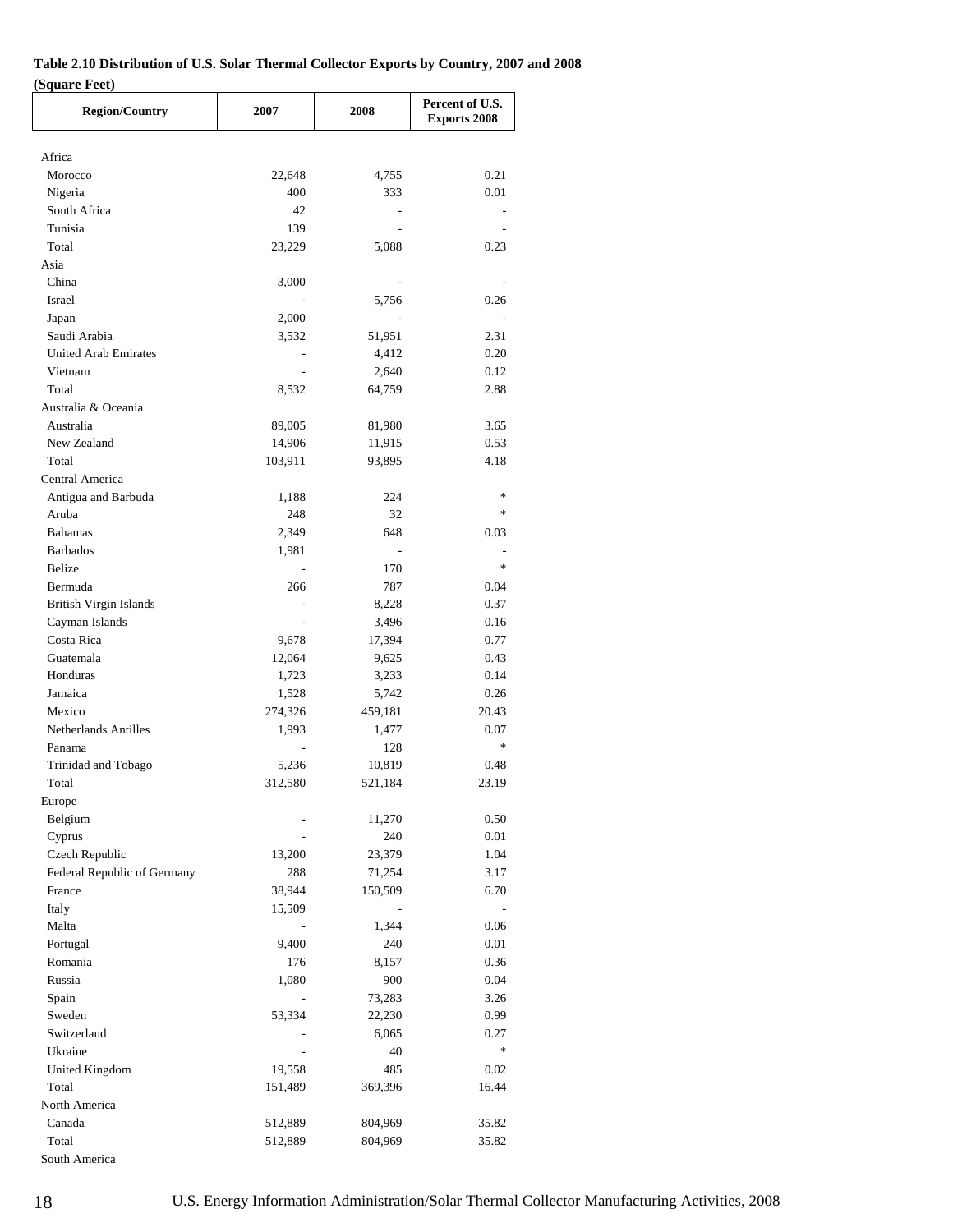#### **Table 2.10 Distribution of U.S. Solar Thermal Collector Exports by Country, 2007 and 2008 (Square Feet) (Continued)**

| <b>Region/Country</b> | 2007      | 2008      | Percent of U.S.<br><b>Exports 2008</b> |
|-----------------------|-----------|-----------|----------------------------------------|
|                       |           |           |                                        |
| Argentina             | 3,115     | 5,616     | 0.25                                   |
| <b>Bolivia</b>        |           | 19,032    | 0.85                                   |
| Brazil                | 253,038   | 331,518   | 14.75                                  |
| Chile                 | 36        | 11,249    | 0.50                                   |
| Colombia              |           | 3,596     | 0.16                                   |
| Ecuador               | 3,960     | 1,478     | 0.07                                   |
| Peru                  | 3,000     | 15,336    | 0.68                                   |
| Total                 | 263,149   | 387,825   | 17.26                                  |
| <b>U.S. Total</b>     | 1,375,779 | 2,247,116 | 100.00                                 |

 $* =$ Less than 0.01 percent.

- = No data reported.

**Note:** Totals may not equal sum of components due to independent rounding.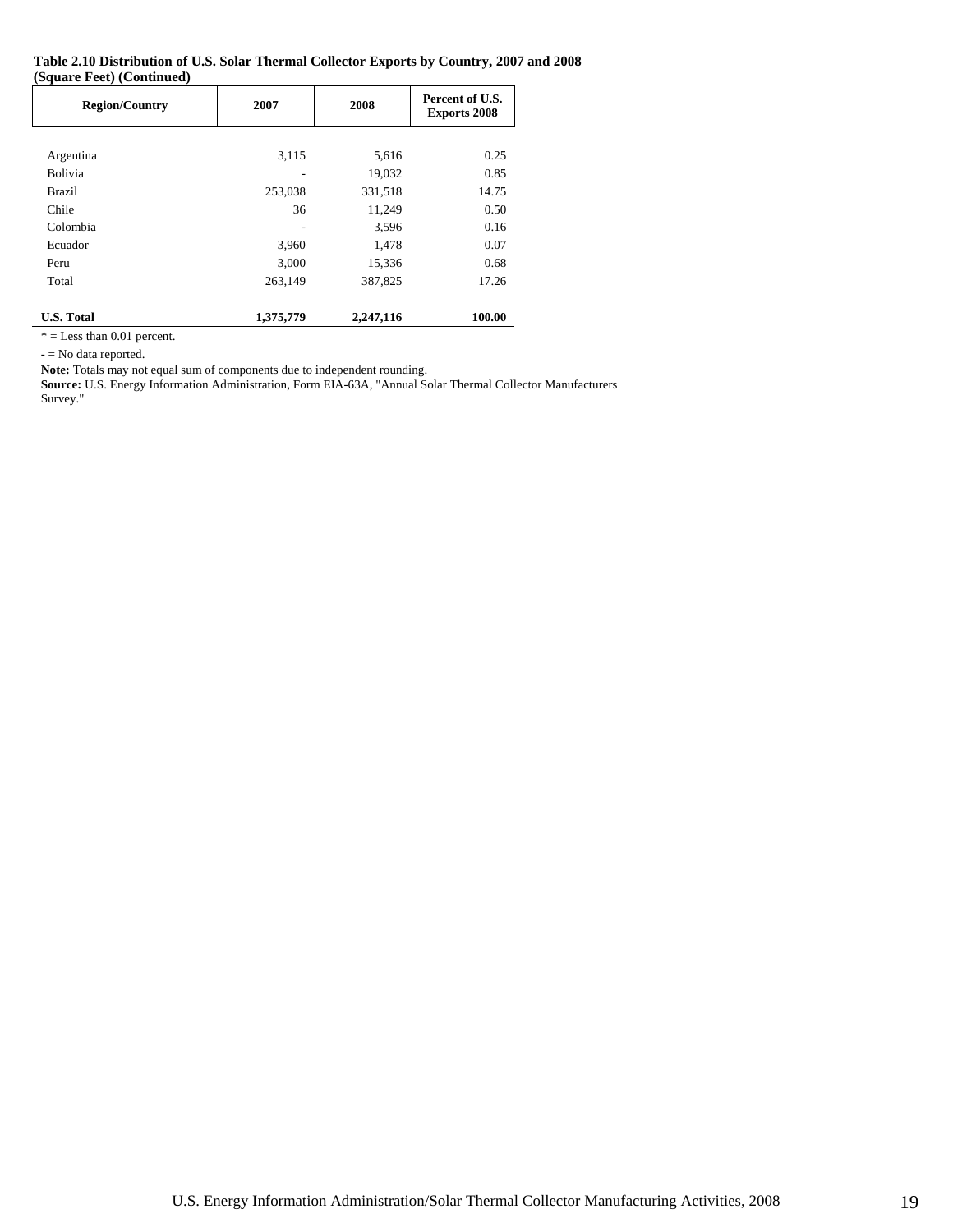### **Table 2.11 Distribution of Domestic Solar Thermal Collector Shipments by Customer Type, 2007 and 2008 (Thousand Square Feet)**

|                               |        | <b>Shipments</b> |  |  |  |
|-------------------------------|--------|------------------|--|--|--|
| <b>Customer Type</b>          | 2007   | 2008             |  |  |  |
|                               |        |                  |  |  |  |
| <b>Wholesale Distributors</b> | 7,727  | 8,680            |  |  |  |
| <b>Retail Distributors</b>    | 4,493  | 3,997            |  |  |  |
| <b>Exporters</b>              | 464    | 368              |  |  |  |
| <b>Installers</b>             | 872    | 948              |  |  |  |
| <b>End Users</b>              | 221    | 723              |  |  |  |
|                               |        |                  |  |  |  |
| <b>U.S. Total</b>             | 13,777 | 14,716           |  |  |  |

**Notes:** Totals may not equal sum of components due to independent rounding.

U.S. total includes territories.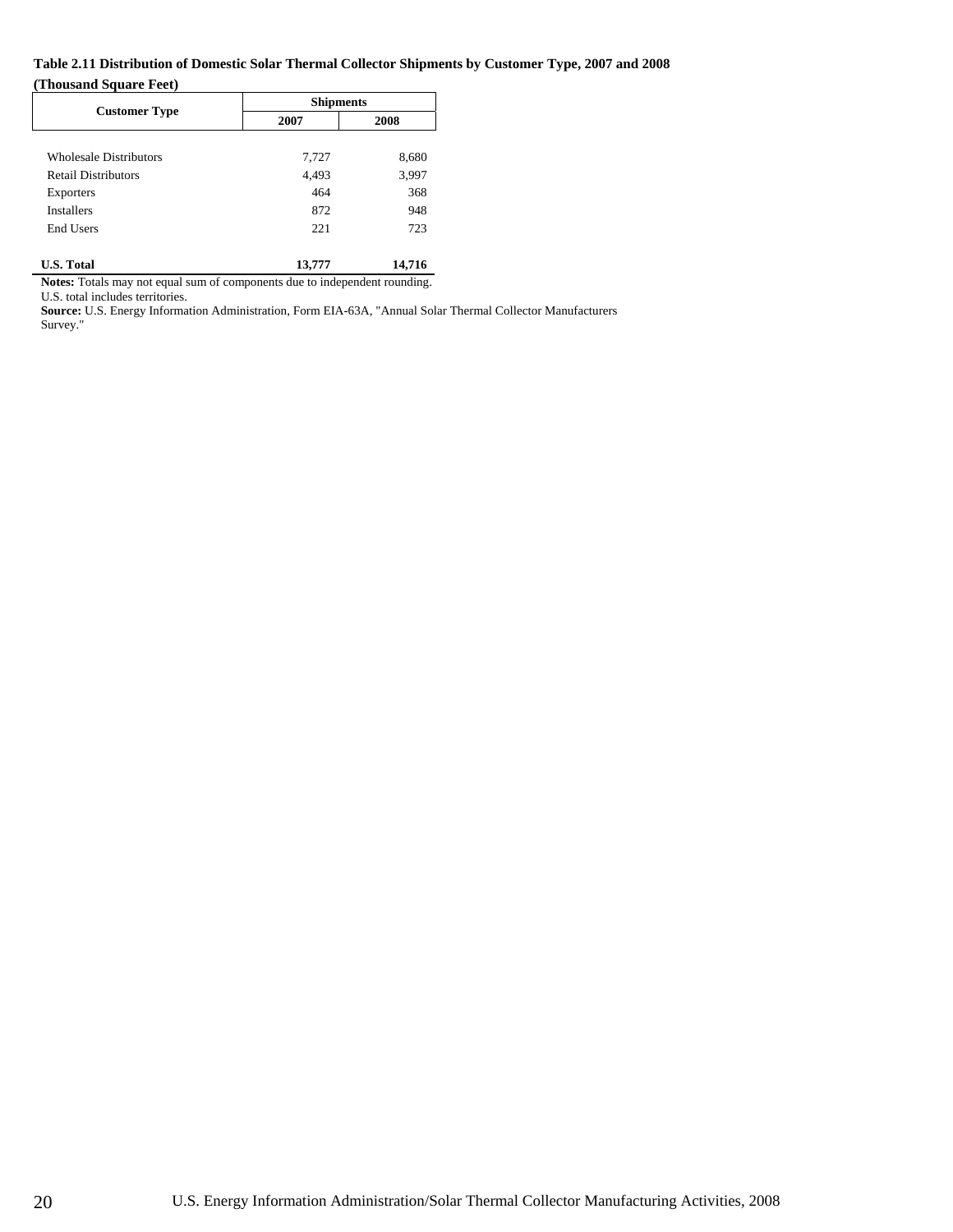### **Table 2.12 Solar Thermal Collector Shipments by Type, Quantity, Revenue, and Average Price, 2007 and 2008**

|                         |                                                   | 2007                                 |                                                       | 2008                                              |                                      |                                                       |  |
|-------------------------|---------------------------------------------------|--------------------------------------|-------------------------------------------------------|---------------------------------------------------|--------------------------------------|-------------------------------------------------------|--|
| <b>Type</b>             | <b>Quantity (Thousand</b><br><b>Square Feet</b> ) | <b>Revenue (Thousand</b><br>Dollars) | <b>Average Price</b><br>(Dollars per Square)<br>Feet) | <b>Quantity (Thousand</b><br><b>Square Feet</b> ) | <b>Revenue (Thousand</b><br>Dollars) | <b>Average Price</b><br>(Dollars per Square)<br>Feet) |  |
| Low-Temperature         |                                                   |                                      |                                                       |                                                   |                                      |                                                       |  |
| Liquid/Air              | 13,323                                            | 26,276                               | 1.97                                                  | 14,015                                            | 26,518                               | 1.89                                                  |  |
| Medium/High-Temperature | 1,829                                             | 33,539                               | 18.33                                                 | 2,948                                             | 54,749                               | 18.57                                                 |  |
| Medium                  |                                                   |                                      |                                                       |                                                   |                                      |                                                       |  |
| Air                     | 15                                                | W                                    | W                                                     | 28                                                | W                                    | W                                                     |  |
| Liquid                  |                                                   |                                      |                                                       |                                                   |                                      |                                                       |  |
| ICS/Thermosiphon        | 231                                               | 5,598                                | 24.27                                                 | 321                                               | 6,631                                | 20.66                                                 |  |
| <b>Flat Plate</b>       | 1,304                                             | 21,915                               | 16.80                                                 | 1,842                                             | 32,043                               | 17.40                                                 |  |
| <b>Evacuated Tube</b>   | 243                                               | 4,210                                | 17.36                                                 | 351                                               | 9,009                                | 25.69                                                 |  |
| Concentrator            | 5                                                 | W                                    | W                                                     | 19                                                | W                                    | W                                                     |  |
| High-Temperature        |                                                   |                                      |                                                       |                                                   |                                      |                                                       |  |
| Parabolic Dish/Trough   | 33                                                | W                                    | W                                                     | 388                                               | 4,640                                | 11.96                                                 |  |
| Other                   | $\overline{\phantom{a}}$                          | $\overline{\phantom{a}}$             | $\overline{\phantom{a}}$                              | ۰                                                 |                                      |                                                       |  |
| <b>U.S. Total</b>       | 15,153                                            | 59,815                               | 3.95                                                  | 16,963                                            | 81,348                               | 4.80                                                  |  |

W = Data withheld to avoid disclosure of proprietary company data.

- = No data reported.

**Note:** Totals may not equal sum of components due to independent rounding.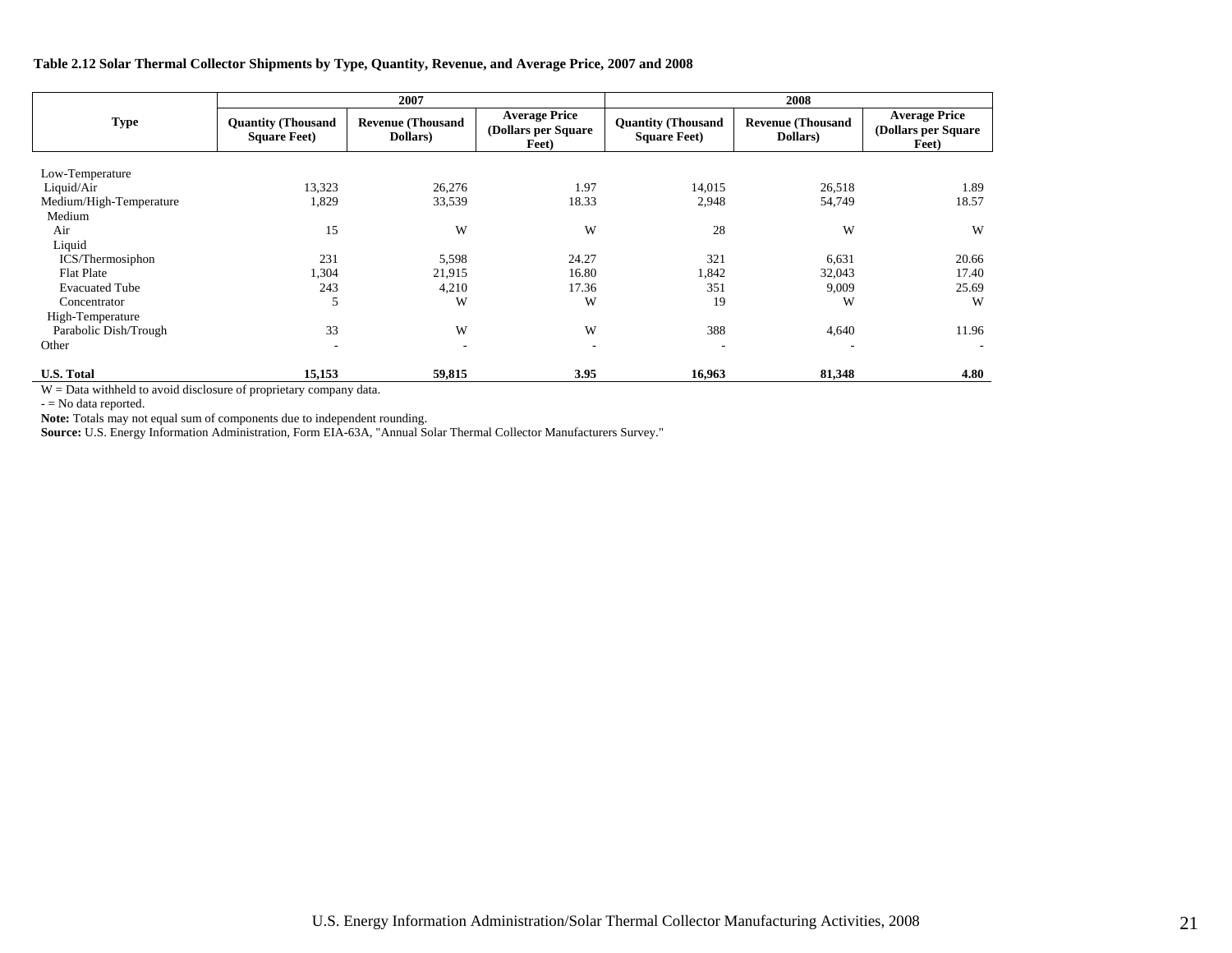**Table 2.13 Domestic Shipments of Solar Thermal Collectors by Market Sector, End Use, and Type, 2007 and 2008** 

### **(Thousand Square Feet)**

|                                  | Low-<br>Temperature                | <b>Medium-Temperature</b> |                          |                               |                                 |                          | High-<br>Temperature     |                          |                          | 2007                     |
|----------------------------------|------------------------------------|---------------------------|--------------------------|-------------------------------|---------------------------------|--------------------------|--------------------------|--------------------------|--------------------------|--------------------------|
| <b>Type</b>                      | Liquid/Air                         |                           |                          | Liquid                        |                                 |                          | Parabolic                | Other                    | 2008 Total               | <b>Total</b>             |
|                                  | <b>Metallic</b> and<br>Nonmetallic | Air                       | <b>ICS/Thermosiphon</b>  | <b>Flat-Plate</b><br>(Pumped) | <b>Evacuated</b><br><b>Tube</b> | Concentrator             | Dish/Trough              |                          |                          |                          |
| Market Sector                    |                                    |                           |                          |                               |                                 |                          |                          |                          |                          |                          |
| Residential                      | 10,983                             | 26                        | 303                      | 1,449                         | 239                             | $\overline{\phantom{a}}$ |                          | $\overline{\phantom{a}}$ | 13,000                   | 12,799                   |
| Commercial                       | 918                                | $\overline{2}$            | 10                       | 264                           | 88                              | 13                       |                          | $\overline{\phantom{a}}$ | 1,294                    | 931                      |
| Industrial                       | $\overline{\phantom{a}}$           | $\overline{\phantom{a}}$  | $\overline{\phantom{a}}$ | 30                            | 3                               |                          | 95                       | $\overline{\phantom{a}}$ | 128                      | 46                       |
| <b>Electric Power</b>            | $\overline{\phantom{a}}$           | $\overline{\phantom{a}}$  | ۰.                       | $\overline{\phantom{a}}$      | $\sim$                          | 6                        | 289                      | $\sim$                   | 294                      |                          |
| Transportation                   | $\overline{\phantom{a}}$           | ٠                         | $\sim$                   | $\overline{\phantom{a}}$      | $\overline{\phantom{a}}$        | $\overline{\phantom{a}}$ | ٠                        | $\overline{\phantom{a}}$ | $\overline{\phantom{a}}$ | $\overline{\phantom{a}}$ |
| <b>U.S. Total</b>                | 11,900                             | 28                        | 312                      | 1,743                         | 330                             | 19                       | 383                      | $\blacksquare$           | 14,716                   | 13,777                   |
| End Use                          |                                    |                           |                          |                               |                                 |                          |                          |                          |                          |                          |
| Pool Heating                     | 11,880                             |                           |                          | 91                            | $\overline{2}$                  | ٠                        |                          | $\sim$                   | 11,973                   | 12,076                   |
| Hot Water                        | 8                                  | 3                         | 312                      | 1,426                         | 229                             | $\overline{\phantom{a}}$ | $\overline{\phantom{a}}$ | $\overline{\phantom{a}}$ | 1,978                    | 1,393                    |
| Space Heating                    | 10                                 | 24                        | ٠                        | 131                           | 21                              | $\overline{\phantom{a}}$ |                          | $\overline{\phantom{a}}$ | 186                      | 189                      |
| Space Cooling                    |                                    |                           | $\overline{\phantom{a}}$ | 10                            | 8                               |                          |                          | $\overline{\phantom{a}}$ | 18                       | 13                       |
| Combined Space and Water Heating | 2                                  |                           | $\overline{\phantom{a}}$ | 70                            | 71                              |                          |                          | $\overline{\phantom{a}}$ | 148                      | 73                       |
| Process Heating                  | $\overline{\phantom{a}}$           | $\overline{\phantom{a}}$  | $\sim$                   | 15                            | $\overline{\phantom{a}}$        | $\overline{7}$           | 29                       | ٠                        | 50                       | 27                       |
| <b>Electricity Generation</b>    | $\overline{\phantom{a}}$           | $\overline{\phantom{a}}$  | $\overline{\phantom{a}}$ |                               | $\overline{\phantom{a}}$        | 12                       | 349                      | $\overline{\phantom{a}}$ | 361                      | 6                        |
| <b>U.S. Total</b>                | 11,900                             | 28                        | 312                      | 1,743                         | 330                             | 19                       | 383                      | $\blacksquare$           | 14,716                   | 13,777                   |

- = No data reported.

**Note:** Totals may not equal sum of components due to independent rounding.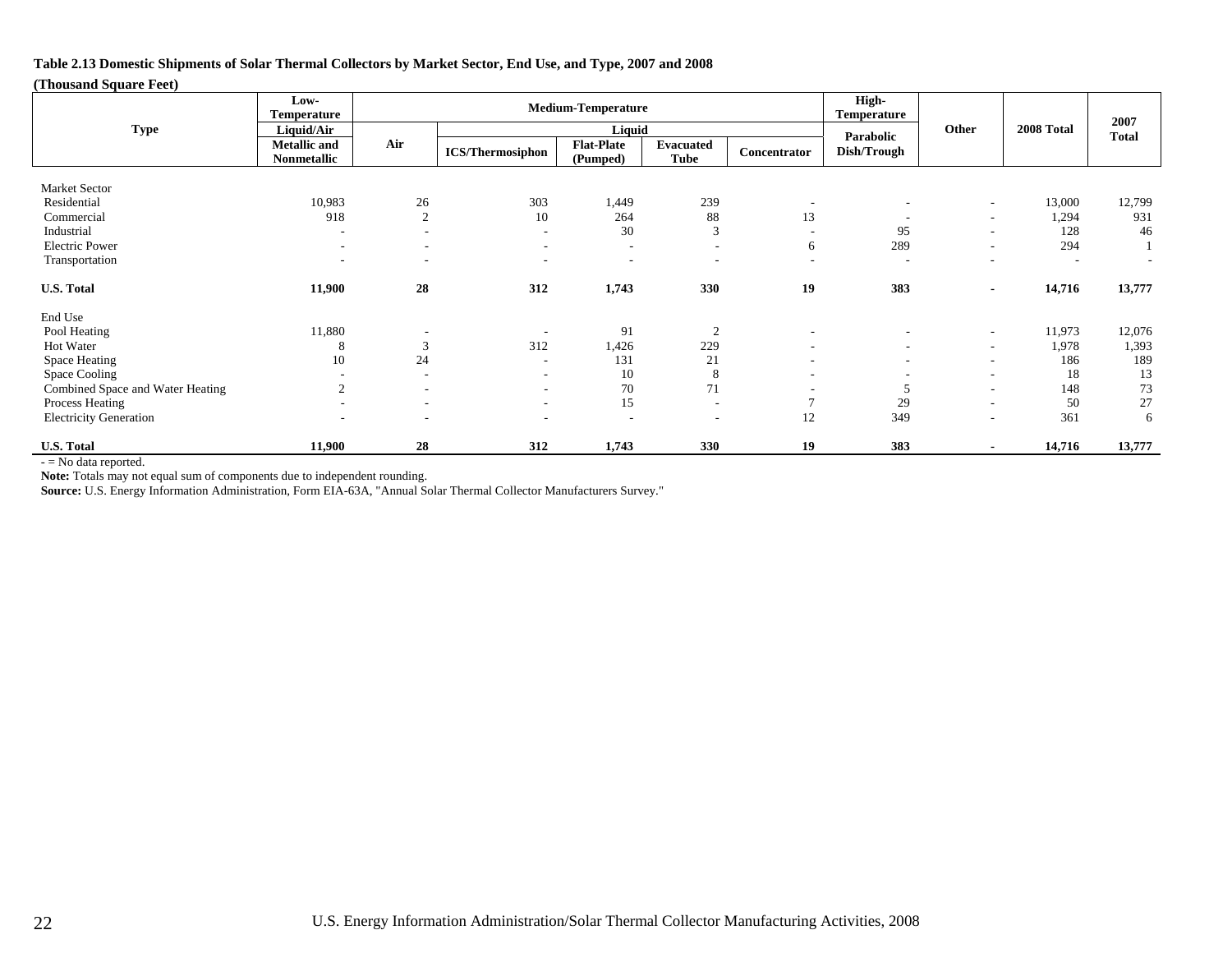### **Table 2.14 Average Thermal Performance Rating of Solar Thermal Collectors by Type Shipped in 2008**

**(Btu per square foot per day)** 

|      |                     |     |                         | Type              |                           |              |                          |       |
|------|---------------------|-----|-------------------------|-------------------|---------------------------|--------------|--------------------------|-------|
|      | Low-                |     |                         |                   |                           |              | High-                    |       |
| Year | Temperature         |     | <b>Temperature</b>      |                   | <b>Medium-Temperature</b> |              |                          |       |
|      | Liauid/Air          |     |                         | Liauid            |                           |              |                          | Other |
|      | <b>Metallic</b> and | Air | <b>ICS/Thermosiphon</b> | <b>Flat-Plate</b> | <b>Evacuated</b>          | Concentrator | Parabolic<br>Dish/Trough |       |
|      | <b>Nonmetallic</b>  |     |                         | (Pumped)          | Tube                      |              |                          |       |
|      |                     |     |                         |                   |                           |              |                          |       |
| 2008 | .196                | 864 | 894                     | 988               | 958                       | 1.173        | 828                      |       |

- = No data reported.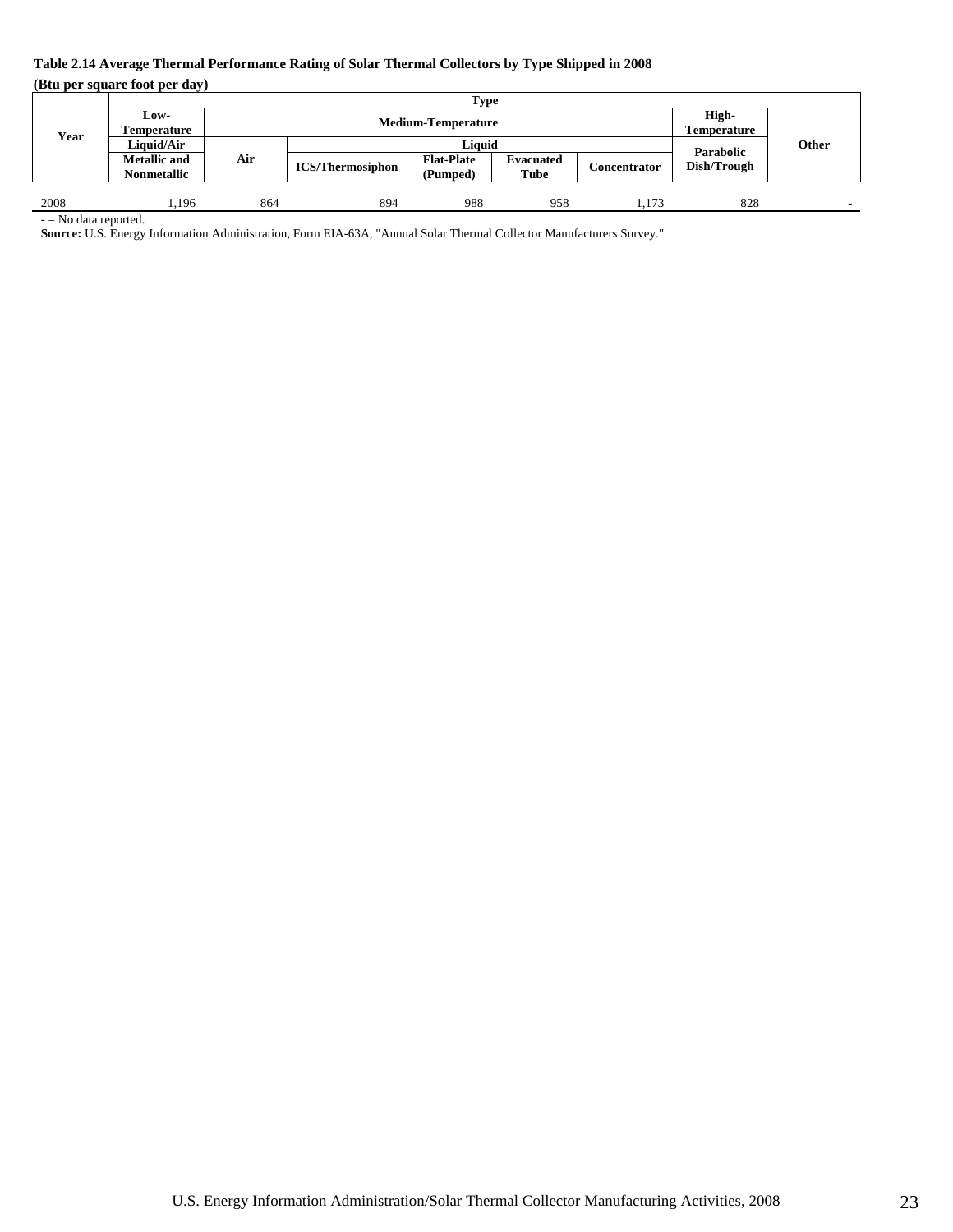### **Table 2.15 Shipments of Complete Solar Thermal Collector Systems, 2007 and 2008**

| <b>Shipment Information</b>           | 2007   | 2008   |
|---------------------------------------|--------|--------|
|                                       |        |        |
| Complete Collector Systems            |        |        |
| Shipped                               | 59.914 | 63,961 |
| <b>Thousand Square Feet</b>           | 3,773  | 4.058  |
| Percent of Total Shipments            | 25     | 24     |
| Number of Companies                   | 34     | 46     |
| Revenue of Systems (Thousand Dollars) | 30,019 | 47,523 |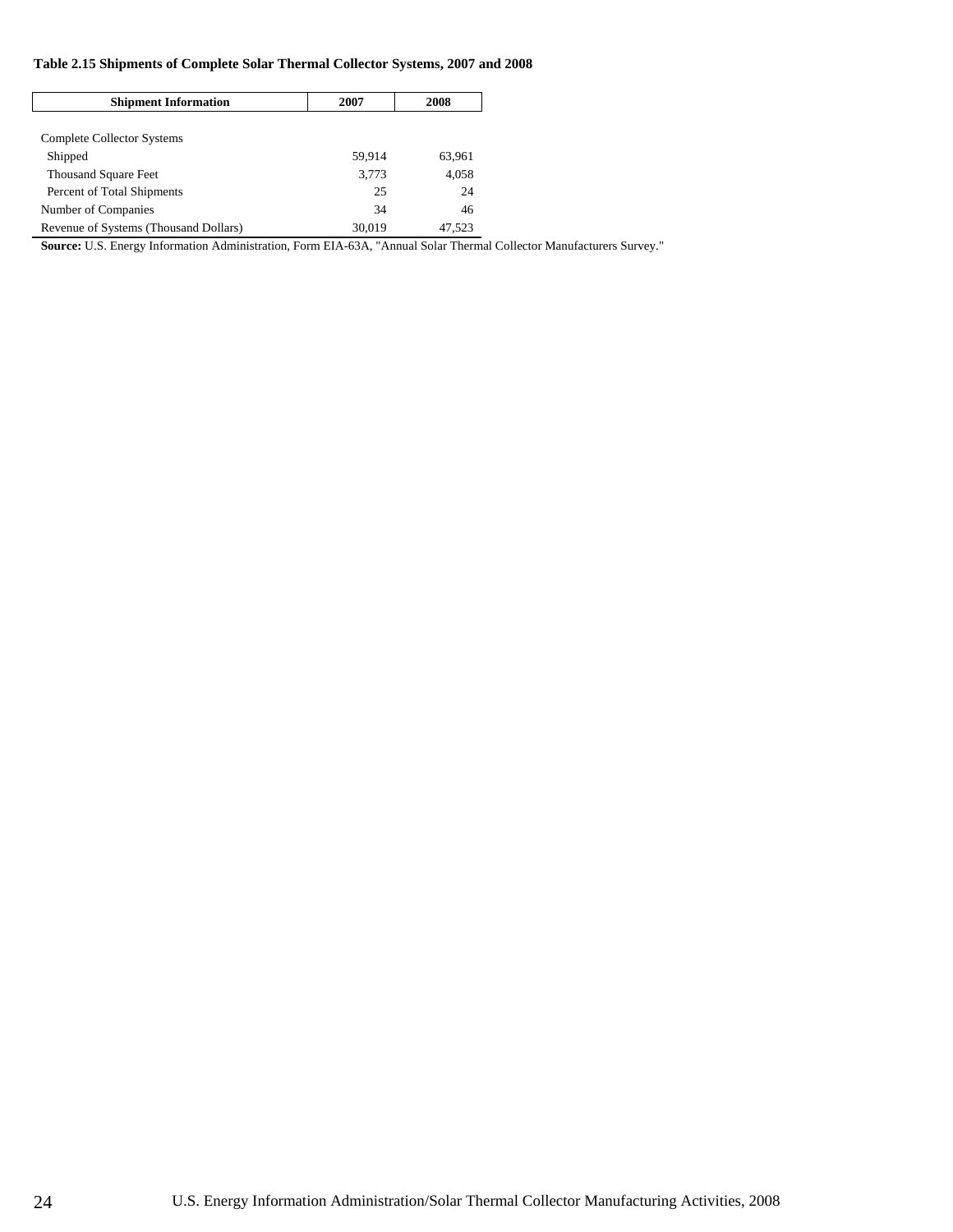### **Table 2.16 Number of Companies Expecting to Introduce New Solar Thermal Collector Products in 2009**

| <b>New Product Type</b>        | Number of<br><b>Companies</b> |
|--------------------------------|-------------------------------|
| Low-Temperature Collectors     | 6                             |
| Medium-Temperature Collectors  | 20                            |
| High-Temperature Collectors    | 8                             |
| <b>Noncollector Components</b> | 16                            |

**Source:** U.S. Energy Information Administration, Form EIA-63A, "Annual Solar Thermal Collector

Manufacturers Survey."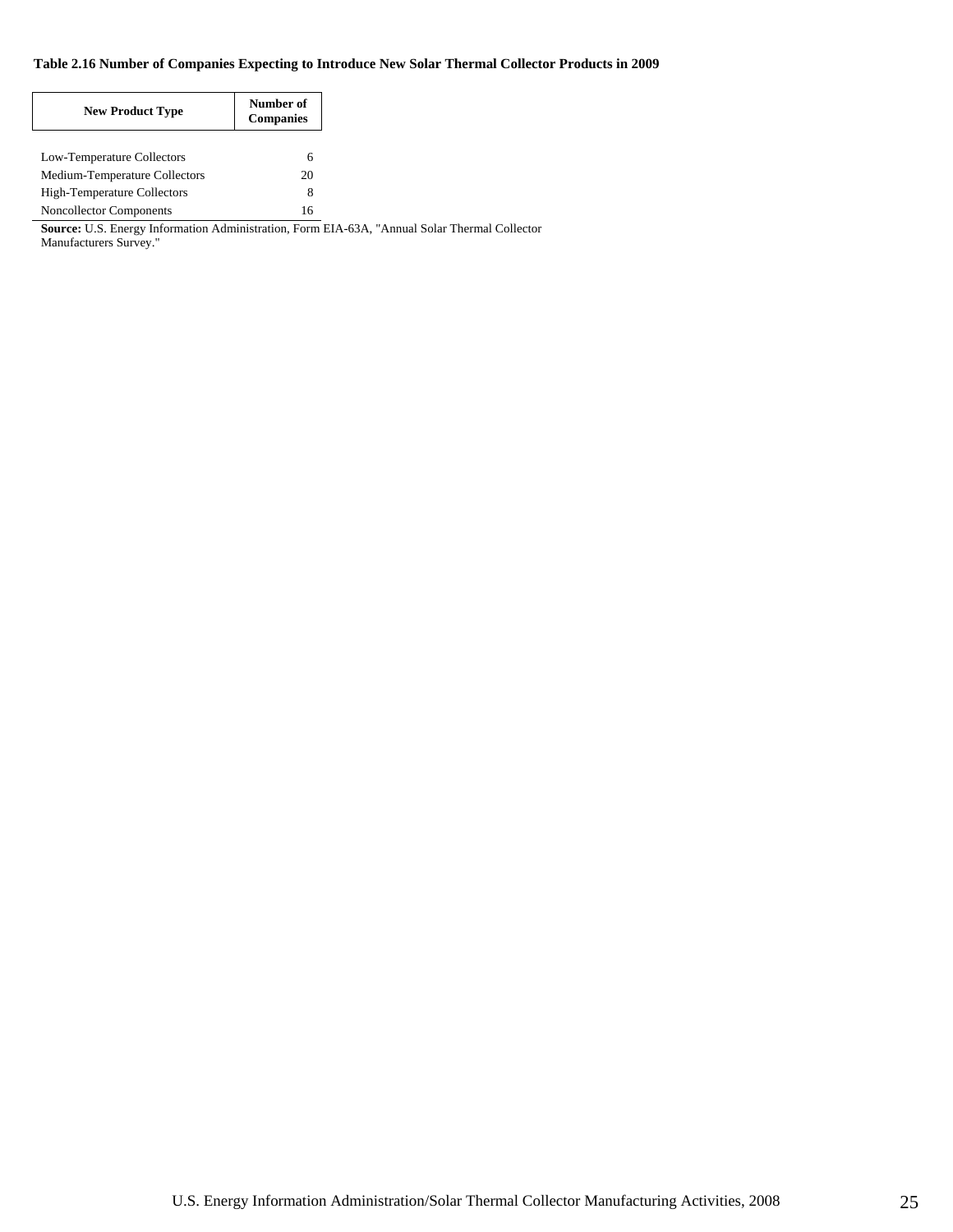### **Table 2.17 Percent of Solar Thermal Collector Shipments by the 10 Largest Companies, 1999 - 2008**

| Year | Company<br>Rank | <b>Shipments</b><br>(Thousand<br><b>Square Feet)</b> | Percent of<br><b>Total</b><br><b>Shipments</b> |
|------|-----------------|------------------------------------------------------|------------------------------------------------|
|      |                 |                                                      |                                                |
| 1999 | $1 - 5$         | 7,813                                                | 91                                             |
|      | $6-10$          | 563                                                  | $\overline{7}$                                 |
| 2000 | $1 - 5$         | 7,521                                                | 90                                             |
|      | $6 - 10$        | 567                                                  | 7                                              |
| 2001 | $1 - 5$         | 10,732                                               | 96                                             |
|      | $6 - 10$        | 325                                                  | 3                                              |
| 2002 | $1 - 5$         | 10,755                                               | 92                                             |
|      | $6 - 10$        | 670                                                  | 6                                              |
| 2003 | $1 - 5$         | 10,485                                               | 92                                             |
|      | $6 - 10$        | 700                                                  | 6                                              |
| 2004 | $1 - 5$         | 13,291                                               | 94                                             |
|      | $6 - 10$        | 664                                                  | 5                                              |
| 2005 | $1 - 5$         | 14,801                                               | 92                                             |
|      | $6 - 10$        | 934                                                  | 6                                              |
| 2006 | $1 - 5$         | 18,535                                               | 89                                             |
|      | $6 - 10$        | 1,484                                                | 7                                              |
| 2007 | $1 - 5$         | 13,015                                               | 86                                             |
|      | $6 - 10$        | 1,202                                                | 8                                              |
| 2008 | $1 - 5$         | 14,023                                               | 83                                             |
|      | $6 - 10$        | 1,453                                                | 9                                              |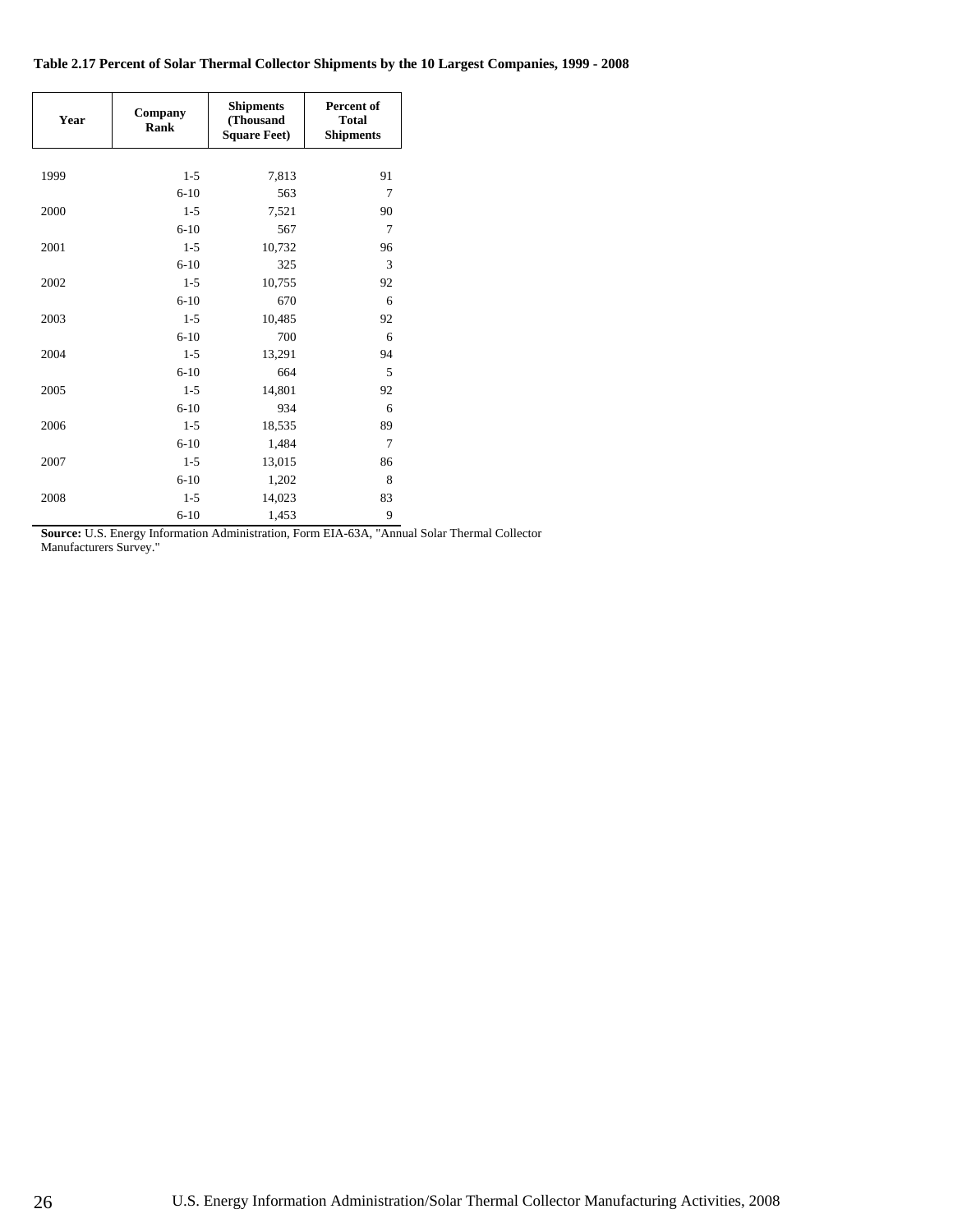### **Table 2.18 Employment in the Solar Thermal Collector Industry, 1999 - 2008**

| Year | Person-<br><b>Years</b> |
|------|-------------------------|
|      |                         |
| 1999 | 288                     |
| 2000 | 284                     |
| 2001 | 256                     |
| 2002 | 356                     |
| 2003 | 287                     |
| 2004 | 317                     |
| 2005 | 353                     |
| 2006 | 1,069                   |
| 2007 | 686                     |
| 2008 | 1,083                   |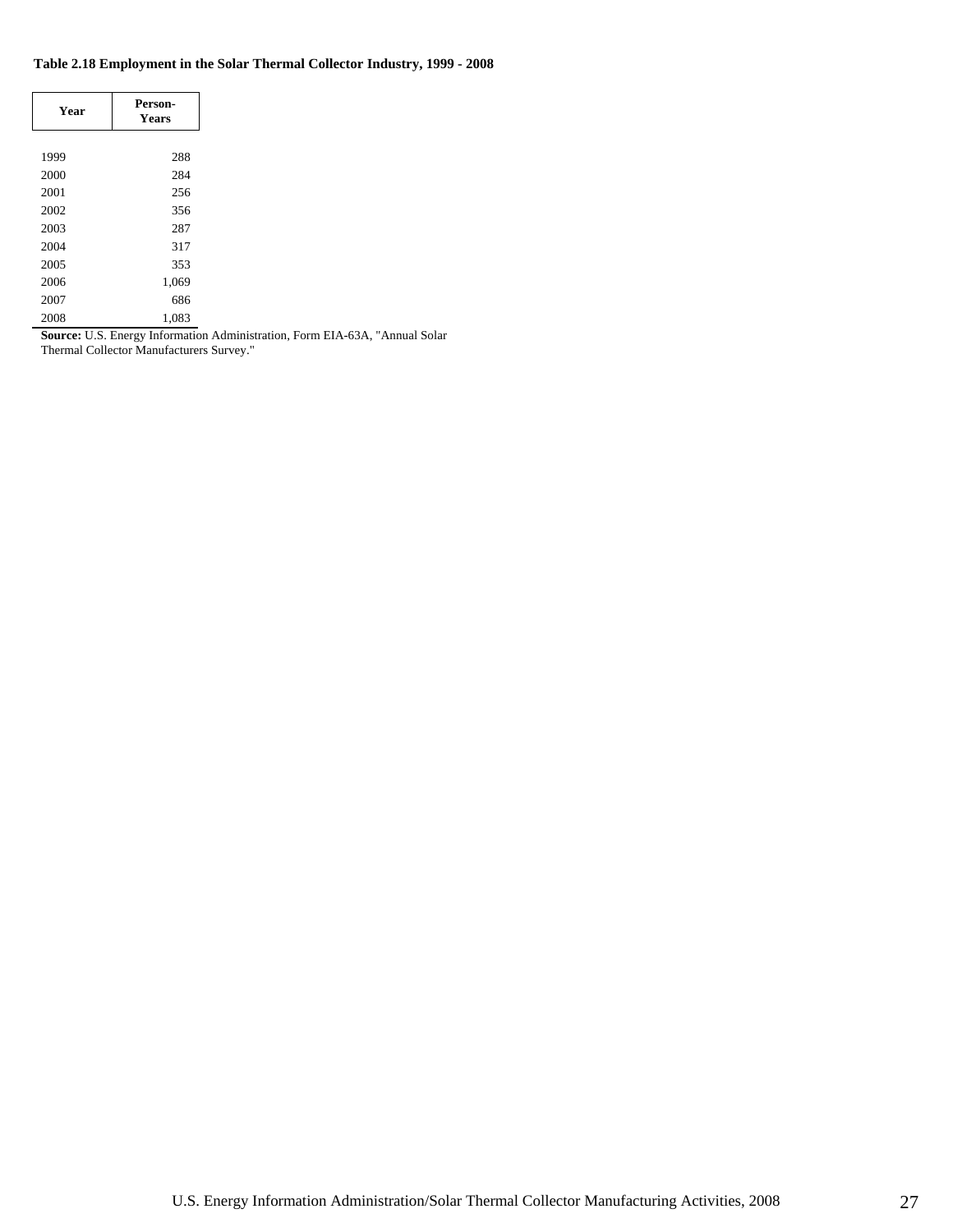### **Table 2.19 Companies Involved in Solar Thermal Collector Related Activities by Type, 2007 and 2008**

| <b>Type of Activity</b>                   | 2007 | 2008 |
|-------------------------------------------|------|------|
|                                           |      |      |
| Collector or System Design                | 37   | 45   |
| Prototype Collector Development           | 23   | 27   |
| Prototype System Development              | 22   | 23   |
| Wholesale Distribution                    | 49   | 58   |
| <b>Retail Distribution</b>                | 24   | 29   |
| Installation                              | 16   | 21   |
| Noncollector System Component Manufacture | 18   | 26   |